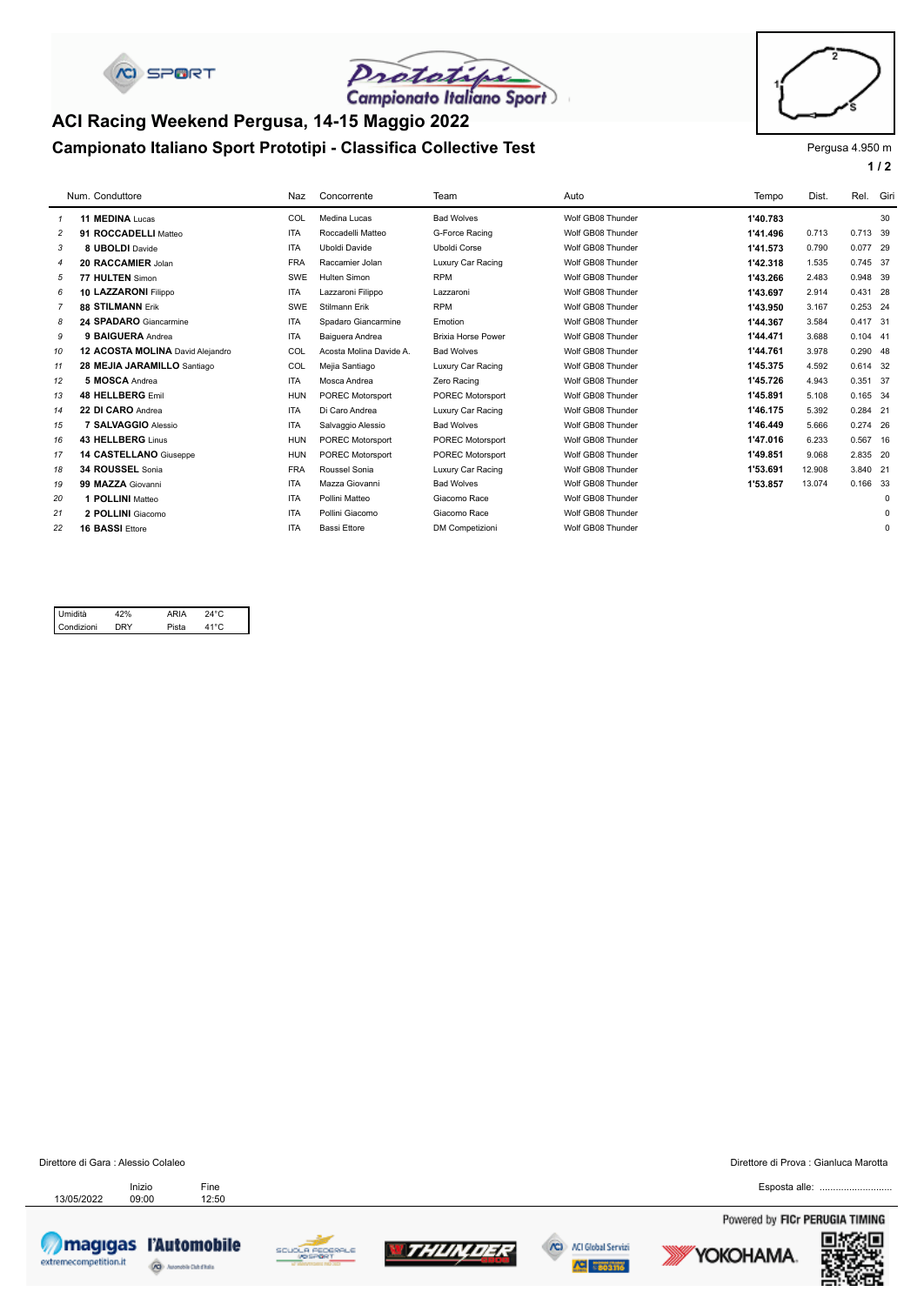C SPORT

Prototifi

# **Campionato Italiano Sport Prototipi - Classifica Collective Test** Prototing Pergusa 4.950 m **ACI Racing Weekend Pergusa, 14-15 Maggio 2022**



**2 / 2**

**Penalty and Infringment**

#### **Fastest Laps Sequence**

| Num. | Concorrente   | Naz        | Team              | Auto              | Local Time   | Tempo    | Dist.    | Media   |
|------|---------------|------------|-------------------|-------------------|--------------|----------|----------|---------|
| 5    | A. MOSCA      | <b>ITA</b> | Zero Racing       | Wolf GB08 Thunder | 09:15'32.407 | 2'06.562 |          | 140,801 |
| 5    | A. MOSCA      | <b>ITA</b> | Zero Racing       | Wolf GB08 Thunder | 09:17'32.563 | 2'00.156 | $-6.406$ | 148,307 |
| 5    | A. MOSCA      | <b>ITA</b> | Zero Racing       | Wolf GB08 Thunder | 09:19'28.048 | 1'55.485 | $-4.671$ | 154,306 |
| 91   | M. ROCCADELLI | <b>ITA</b> | G-Force Racing    | Wolf GB08 Thunder | 09:26'15.077 | 1'54.029 | $-1.456$ | 156,276 |
| 91   | M. ROCCADELLI | <b>ITA</b> | G-Force Racing    | Wolf GB08 Thunder | 09:28'08.779 | 1'53.702 | $-0.327$ | 156,725 |
| 5    | A. MOSCA      | <b>ITA</b> | Zero Racing       | Wolf GB08 Thunder | 09:29'13.270 | 1'53.235 | $-0.467$ | 157,372 |
| 91   | M. ROCCADELLI | <b>ITA</b> | G-Force Racing    | Wolf GB08 Thunder | 09:29'58.455 | 1'49.676 | $-3.559$ | 162,479 |
| 91   | M. ROCCADELLI | <b>ITA</b> | G-Force Racing    | Wolf GB08 Thunder | 09:31'46.601 | 1'48.146 | $-1.530$ | 164,777 |
| 91   | M. ROCCADELLI | <b>ITA</b> | G-Force Racing    | Wolf GB08 Thunder | 09:33'34.731 | 1'48.130 | $-0.016$ | 164,802 |
| 88   | E. STILMANN   | SWE        | <b>RPM</b>        | Wolf GB08 Thunder | 09:33'43.255 | 1'47.948 | $-0.182$ | 165,079 |
| 10   | F. LAZZARONI  | <b>ITA</b> | Lazzaroni         | Wolf GB08 Thunder | 09:34'34.257 | 1'47.404 | $-0.544$ | 165,916 |
| 88   | E. STILMANN   | SWE RPM    |                   | Wolf GB08 Thunder | 09:35'29.838 | 1'46.583 | $-0.821$ | 167,194 |
| 88   | E. STILMANN   | SWE RPM    |                   | Wolf GB08 Thunder | 10:12'51.011 | 1'45.579 | $-1.004$ | 168,784 |
| 88   | E. STILMANN   | SWE        | <b>RPM</b>        | Wolf GB08 Thunder | 10:14'36.350 | 1'45.339 | $-0.240$ | 169,168 |
| 11   | L. MEDINA     | COL        | <b>Bad Wolves</b> | Wolf GB08 Thunder | 10:21'25.532 | 1'44.288 | $-1.051$ | 170,873 |
| 88   | E. STILMANN   | SWE        | <b>RPM</b>        | Wolf GB08 Thunder | 10:27'57.568 | 1'43.950 | $-0.338$ | 171,429 |
| 11   | L. MEDINA     | COL        | <b>Bad Wolves</b> | Wolf GB08 Thunder | 10:33'48.072 | 1'43.125 | $-0.825$ | 172,800 |
| 91   | M. ROCCADELLI | <b>ITA</b> | G-Force Racing    | Wolf GB08 Thunder | 12:01'16.433 | 1'42.611 | $-0.514$ | 173,666 |
| 20   | J. RACCAMIER  | <b>FRA</b> | Luxury Car Racing | Wolf GB08 Thunder | 12:33'14.876 | 1'42.318 | $-0.293$ | 174,163 |
| 91   | M. ROCCADELLI | <b>ITA</b> | G-Force Racing    | Wolf GB08 Thunder | 12:37'28.258 | 1'42.233 | $-0.085$ | 174,308 |
| 11   | L. MEDINA     | COL        | <b>Bad Wolves</b> | Wolf GB08 Thunder | 12:37'48.718 | 1'41.298 | $-0.935$ | 175,917 |
| 11   | L. MEDINA     | COL        | <b>Bad Wolves</b> | Wolf GB08 Thunder | 12:44'36.799 | 1'40.783 | $-0.515$ | 176,816 |
|      |               |            |                   |                   |              |          |          |         |

Direttore di Gara : Alessio Colaleo Direttore di Prova : Gianluca Marotta

13/05/2022 Inizio Fine<br>13/05/2022 09:00 12:50 Inizio

magigas l'Automobile extremecompetition.it â









Esposta alle: ......

Powered by FICr PERUGIA TIMING



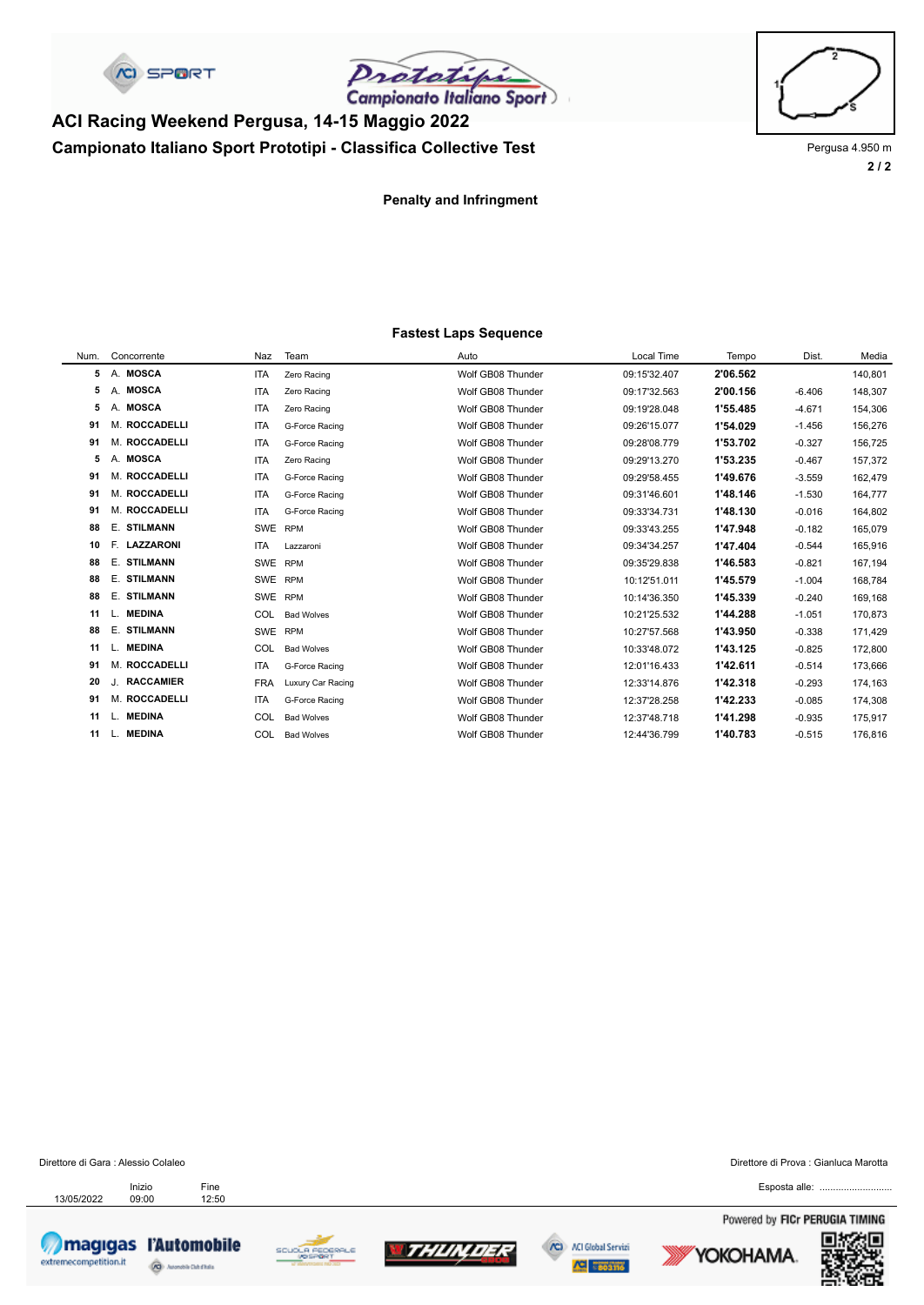



### **Campionato Italiano Sport Prototipi - Ideal Time Collective Test** Pergusa 4.950 m **ACI Racing Weekend Pergusa, 14-15 Maggio 2022**



|                | Num. Conduttore             | Auto              | Seg. 1             | Seg. 2             | Seg. 3             | Seg. 4             | <b>Ideal Time</b>    |                |       |
|----------------|-----------------------------|-------------------|--------------------|--------------------|--------------------|--------------------|----------------------|----------------|-------|
|                |                             |                   | Diff. 1            | Diff. 2            | Diff. <sub>3</sub> | Diff. 4            | Miglior Giro Pos.    |                | Diff. |
|                | 1 11 MEDINA L. (COL)        | Wolf GB08 Thunder | 36.604<br>$+0.060$ | 33.059             | 15.154<br>$+0.049$ | 15.471<br>$+0.386$ | 1'40.288<br>1'40.783 | $\mathbf{1}$   | 0.495 |
|                | 2 91 ROCCADELLI M. (ITA)    | Wolf GB08 Thunder | 36.782             | 33.158             | 15.216             | 15.975             | 1'41.131             |                |       |
|                |                             |                   |                    | $+0.365$           |                    |                    | 1'41.496             | $\overline{2}$ | 0.365 |
| 3              | 8 UBOLDI D. (ITA)           | Wolf GB08 Thunder | 37.300             | 32.613             | 15.134             | 16.097             | 1'41.144             |                |       |
|                |                             |                   | $+0.319$           |                    | $+0.110$           |                    | 1'41.573             | 3              | 0.429 |
| $\overline{4}$ | 20 RACCAMIER J. (FRA)       | Wolf GB08 Thunder | 37.162             | 33.569             | 15.157             | 16.329<br>$+0.101$ | 1'42.217<br>1'42.318 | 4              | 0.101 |
|                | 5 77 HULTEN S. (SWE)        | Wolf GB08 Thunder | 37.651             | 33.812             | 15.384             | 16.214             | 1'43.061             |                |       |
|                |                             |                   |                    |                    | $+0.002$           | $+0.203$           | 1'43.266             | 5              | 0.205 |
|                | 6 10 LAZZARONI F. (ITA)     | Wolf GB08 Thunder | 37.658             | 34.049             | 15.227             | 16.351             | 1'43.285             |                |       |
|                |                             |                   | $+0.331$           |                    | $+0.081$           |                    | 1'43.697             | 6              | 0.412 |
|                | 7 88 STILMANN E. (SWE)      | Wolf GB08 Thunder | 37.867             | 33.802             | 15.205             | 16.786             | 1'43.660             |                |       |
|                |                             |                   | $+0.151$           |                    | $+0.031$           | $+0.108$           | 1'43.950             | $\overline{7}$ | 0.290 |
| 8              | 9 BAIGUERA A. (ITA)         | Wolf GB08 Thunder | 37.682<br>$+0.221$ | 34.252             | 15.324<br>$+0.060$ | 16.606<br>$+0.326$ | 1'43.864<br>1'44.471 | 9              | 0.607 |
|                | 9 24 SPADARO G. (ITA)       | Wolf GB08 Thunder | 37.818             | 34.382             | 15.442             | 16.664             | 1'44.306             |                |       |
|                |                             |                   |                    |                    | $+0.051$           | $+0.010$           | 1'44.367             | 8              | 0.061 |
|                | 10 12 ACOSTA MOLINA D. (CO  | Wolf GB08 Thunder | 38.188             | 34.417             | 15.664             | 16.420             | 1'44.689             |                |       |
|                |                             |                   |                    |                    | $+0.072$           |                    | 1'44.761             | 10             | 0.072 |
|                | 11 28 MEJIA JARAMILLO S. (  | Wolf GB08 Thunder | 38.244             | 34.625             | 15.430             | 16.777             | 1'45.076             |                |       |
|                |                             |                   | $+0.030$           | $+0.001$           | $+0.124$           | $+0.144$           | 1'45.375             | 11             | 0.299 |
|                | 12 22 DI CARO A. (ITA)      | Wolf GB08 Thunder | 38.048<br>$+0.399$ | 35.141<br>$+0.124$ | 15.557<br>$+0.361$ | 16.545             | 1'45.291<br>1'46.175 | 14             | 0.884 |
| 13             | 5 MOSCA A. (ITA)            | Wolf GB08 Thunder | 38.162             | 34.997             | 15.379             | 16.821             | 1'45.359             |                |       |
|                |                             |                   |                    |                    | $+0.045$           | $+0.322$           | 1'45.726             | 12             | 0.367 |
| 14             | 48 HELLBERG E. (HUN)        | Wolf GB08 Thunder | 38.130             | 35.036             | 15.599             | 16.847             | 1'45.612             |                |       |
|                |                             |                   | $+0.207$           |                    | $+0.072$           |                    | 1'45.891             | 13             | 0.279 |
| 15             | <b>7 SALVAGGIO A. (ITA)</b> | Wolf GB08 Thunder | 38.363             | 35.401             | 15.501             | 17.046             | 1'46.311             |                |       |
|                |                             |                   |                    |                    |                    | $+0.138$           | 1'46.449             | 15             | 0.138 |
|                | 16 43 HELLBERG L. (HUN)     | Wolf GB08 Thunder | 38.065             | 35.996             | 15.804<br>$+0.082$ | 17.015<br>$+0.054$ | 1'46.880<br>1'47.016 | 16             | 0.136 |
|                | 17 14 CASTELLANO G. (HUN)   | Wolf GB08 Thunder | 39.793             | 36.709             | 15.520             | 17.800             | 1'49.822             |                |       |
|                |                             |                   | $+0.005$           | $+0.024$           |                    |                    | 1'49.851             | 17             | 0.029 |
|                | 18 34 ROUSSEL S. (FRA)      | Wolf GB08 Thunder | 40.096             | 37.992             | 15.841             | 18.688             | 1'52.617             |                |       |
|                |                             |                   | $+0.748$           | $+0.283$           | $+0.043$           |                    | 1'53.691             | 18             | 1.074 |
|                | 19 99 MAZZA G. (ITA)        | Wolf GB08 Thunder | 40.573             | 37.928             | 16.457             | 18.175             | 1'53.133             |                |       |
|                |                             |                   |                    | $+0.152$           | $+0.276$           | $+0.296$           | 1'53.857             | 19             | 0.724 |
|                | 1 POLLINI M. (ITA)          | Wolf GB08 Thunder |                    |                    |                    |                    |                      |                |       |
|                | 2 POLLINI G. (ITA)          | Wolf GB08 Thunder |                    |                    |                    |                    |                      |                |       |
|                | <b>16 BASSI E. (ITA)</b>    | Wolf GB08 Thunder |                    |                    |                    |                    |                      |                |       |
|                |                             |                   |                    |                    |                    |                    |                      |                |       |
|                | <b>Ideal Time Assoluto</b>  |                   | 36.604             | 32.613             | 15.134             | 15.471             | 1'39.822             |                |       |

13/05/2022









Powered by FICr PERUGIA TIMING

YOKOHAMA.

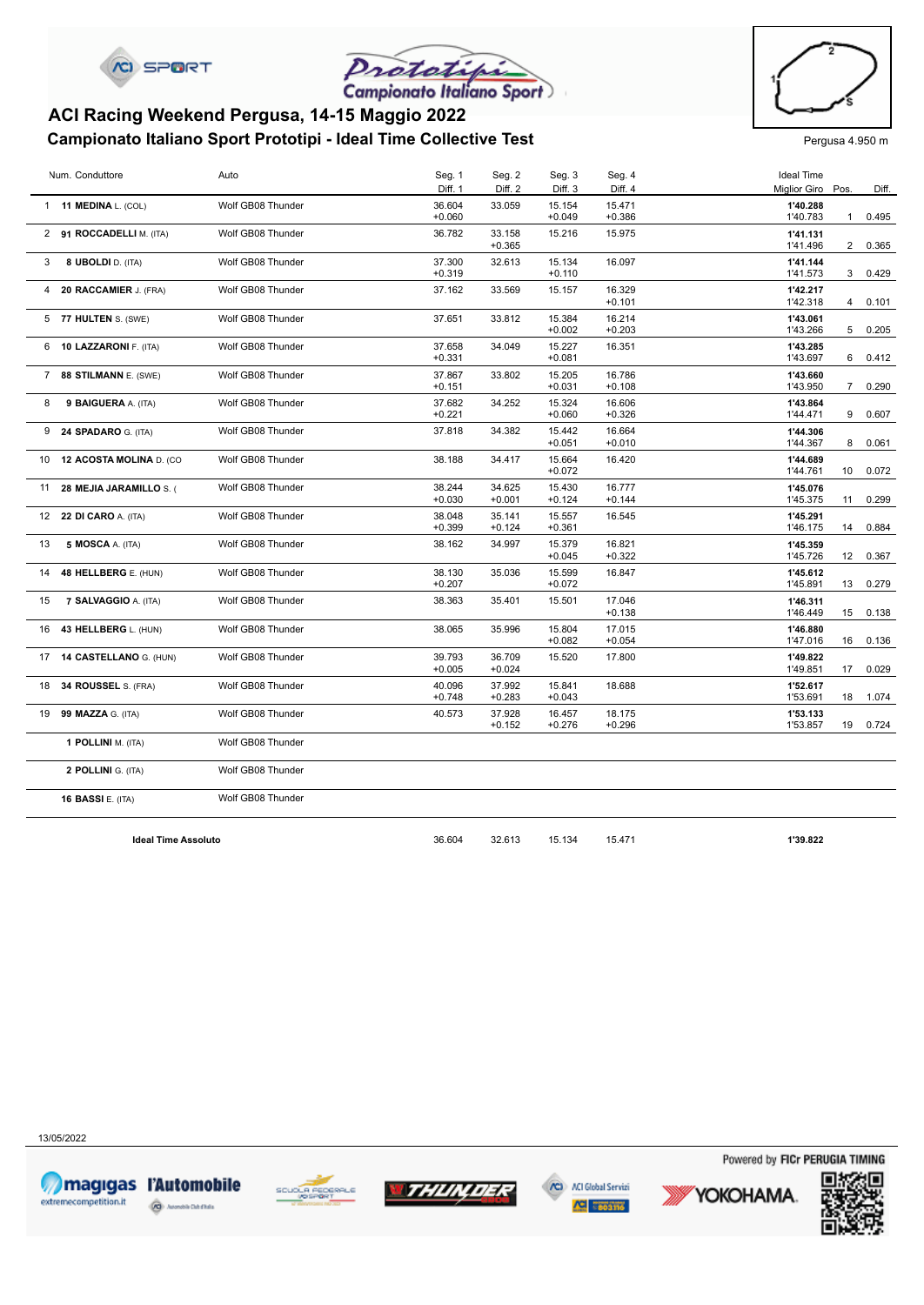





П

#### **Campionato Italiano Sport Prototipi - Analisi Tempi Collective Test** Prototing Pergusa 4.950 m **ACI Racing Weekend Pergusa, 14-15 Maggio 2022**

|                |           |          |                       |          |                  |       |              |                |           |        |                          |                        |                  |       | 1/6          |
|----------------|-----------|----------|-----------------------|----------|------------------|-------|--------------|----------------|-----------|--------|--------------------------|------------------------|------------------|-------|--------------|
|                |           |          | 5 A. MOSCA (1'45.726) |          |                  |       |              | 22             | 39.249    | 38.769 | 23.853                   | 27'21.384              | 29'03.255P       | 86,1  | 12:32'47.409 |
| Giro           | Seg.1     | Seg.2    | Seg.3                 | Seg.4    | T. Giro          | km/h  | Local Time   | 23             | 1'04.616  | 42.804 | 15.891                   | 19.778                 | 2'23.089P        | 217,3 | 12:35'10.498 |
| $\mathbf{1}$   |           |          |                       |          |                  |       | 9:10'31.080  | 24             | 40.255    | 36.526 | 16.028                   | 17.301                 | 1'50.110         | 218,2 | 12:37'00.608 |
| $\overline{2}$ | 1'21.709  | 52.114   | 18.230                | 22.712   | 2'54.765P        | 158,6 | 9:13'25.845  | 25             | 39.053    | 35.450 | 15.549                   | 17.286                 | 1'47.338         | 220,9 | 12:38'47.946 |
| 3              | 45.119    | 44.030   | 16.271                | 21.142   | 2'06.562         | 200,7 | 9:15'32.407  | 26             | 38.797    | 35.619 | 15.683                   | 17.046                 | 1'47.145         | 220,9 | 12:40'35.091 |
| $\overline{4}$ | 43.750    | 40.617   | 16.025                | 19.764   | 2'00.156         | 220,4 | 9:17'32.563  | 27             | 38.363    | 35.401 | 15.501                   | 17.184                 | 1'46.449         | 221,8 | 12:42'21.540 |
| 5              | 42.030    | 38.671   | 16.045                | 18.739   | 1'55.485         | 219,1 | 9:19'28.048  |                |           |        |                          |                        |                  |       |              |
| 6              | 41.643    | 37.866   | 15.949                | 36.158   | 2'11.616P        | 220,0 | 9:21'39.664  |                |           |        |                          | 8 D. UBOLDI (1'41.573) |                  |       |              |
| $\overline{7}$ | 4'24.716  | 40.202   | 16.119                | 19.334   | 5'40.371P        | 220,0 | 9:27'20.035  | Giro           | Seg.1     | Seg.2  | Seg.3                    | Seg.4                  | T. Giro          | km/h  | Local Time   |
| 8              | 41.693    | 37.718   | 15.776                | 18.048   | 1'53.235         | 220,9 | 9:29'13.270  | $\mathbf{1}$   |           |        |                          |                        |                  |       | 10:14'09.501 |
| 9              | 40.261    | 36.437   | 15.646                | 17.856   | 1'50.200         | 223,1 | 9:31'03.470  | $\overline{2}$ | 1'08.330  | 43.907 | 17.207                   | 21.460                 | 2'30.904P        | 167,7 | 10:16'40.405 |
| 10             | 39.888    | 36.564   | 15.725                | 17.833   | 1'50.010         | 222,2 | 9:32'53.480  | $\mathbf{3}$   | 42.809    | 43.032 | 18.510                   | 32.532                 | 2'16.883P        | 156,5 | 10:18'57.288 |
| 11             | 39.602    | 36.567   | 15.670                | 17.943   | 1'49.782         | 223,6 | 9:34'43.262  | $\overline{4}$ |           |        |                          |                        | 18'30.703P       |       | 10:37'27.991 |
| 12             | 39.550    | 36.512   | 15.825                | 17.626   | 1'49.513         | 222,2 | 9:36'32.775  | $\overline{5}$ | 59.338    | 40.770 | 15.721                   | 18.561                 | 2'14.390P        | 220,4 | 10:39'42.381 |
| 13             | 41.081    | 37.245   | 15.849                | 35.513   | 2'09.688P        | 220,0 | 9:38'42.463  | $\,6\,$        | 40.446    | 42.977 | 17.298                   | 37.279                 | 2'18.000CP 157,9 |       | 10:42'00.381 |
| 14             | 27'33.548 | 39.834   | 15.877                | 18.739   | 28'47.998P       | 224,5 | 10:07'30.461 | $\overline{7}$ |           |        |                          |                        | 16'24.826P       |       | 10:58'25.207 |
| 15             | 40.639    | 37.160   | 15.457                | 19.134   | 1'52.390         | 223,1 | 10:09'22.851 | 8              | 3'48.898  | 36.529 | 15.505                   | 17.439                 | 4'58.371P        | 225,0 | 11:03'23.578 |
| 16             | 45.031    | 50.279   | 20.432                | 18.925   | 2'14.667         | 206,1 | 10:11'37.518 | $\overline{9}$ | 38.776    | 34.867 | 15.366                   | 16.650                 | 1'45.659         | 226,9 | 11:05'09.237 |
| 17             | 39.470    | 35.964   | 15.563                | 17.551   | 1'48.548         | 224,5 | 10:13'26.066 | 10             | 38.380    | 34.564 | 15.285                   | 16.483                 | 1'44.712         | 227,8 | 11:06'53.949 |
| 18             | 39.266    | 36.991   | 15.916                | 18.265   | 1'50.438         | 222,2 | 10:15'16.504 | 11             | 38.301    | 34.158 | 15.166                   | 17.329                 | 1'44.954C        | 229,3 | 11:08'38.903 |
| 19             | 39.020    | 35.957   | 15.768                | 17.426   | 1'48.171         | 224,5 | 10:17'04.675 | 12             | 51.497    | 46.141 | 22.126                   | 37.767                 | 2'37.531CP       | 131.5 | 11:11'16.434 |
| 20             | 39.007    | 35.334   | 15.694                | 17.611   | 1'47.646         | 222,7 | 10:18'52.321 | 13             | 13'38.535 | 36.776 | 15.600                   | 18.259                 | 14'49.170P       | 225,0 | 11:26'05.604 |
| 21             | 40.179    | 35.961   | 16.492                | 36.748   | 2'09.380P        | 161,2 | 10:21'01.701 | 14             | 38.351    | 34.229 | 15.276                   | 16.504                 | 1'44.360         | 228,3 | 11:27'49.964 |
| 22             |           |          |                       |          | 41'56.607P       |       | 11:02'58.308 | 15             | 37.833    | 40.589 | 19.312                   | 38.968                 | 2'16.702CP 160,2 |       | 11:30'06.666 |
| 23             | 1'04.958  | 47.226   | 18.942                | 19.349   | 2'30.475P        | 145,2 | 11:05'28.783 | 16             | 4'52.588  | 36.531 | 15.505                   | 18.751                 | 6'03.375P        | 213,0 | 11:36'10.041 |
| 24             | 40.172    | 36.379   | 15.648                | 17.513   | 1'49.712         | 223,1 | 11:07'18.495 | 17             | 38.267    | 33.900 | 15.236                   | 16.703                 | 1'44.106         | 228,3 | 11:37'54.147 |
| 25             | 38.870    | 35.061   | 15.640                | 35.195   | 2'04.766CP       | 219,5 | 11:09'23.261 | 18             | 42.144    | 37.940 | 17.580                   | 18.957                 | 1'56.621         | 215,1 | 11:39'50.768 |
| 26             | 15'42.443 | 37.619   | 15.905                | 17.841   | 16'53.808P       | 221,8 | 11:26'17.069 | 19             | 38.275    | 34.140 | 15.261                   | 16.713                 | 1'44.389         | 227,4 | 11:41'35.157 |
| 27             | 39.057    | 35.185   | 15.756                | 16.821   | 1'46.819         | 223,6 | 11:28'03.888 | 20             | 37.734    | 33.919 | 15.276                   | 33.251                 | 2'00.180CP 225.9 |       | 11:43'35.337 |
| 28             | 1'04.344  | 41.906   | 21.622                | 45.000   | 2'52.872CP 117,9 |       | 11:30'56.760 | 21             | 13'03.970 | 36.839 | 15.587                   | 16.879                 | 14'13.275P       | 225,5 | 11:57'48.612 |
| 29             | 4'20.027  | 36.712   | 17.389                | 17.711   | 5'31.839P        | 206,9 | 11:36'28.599 | 22             | 37.699    | 33.886 | 15.169                   | 16.419                 | 1'43.173         | 229,8 | 11:59'31.785 |
| 30             | 38.714    | 35.380   | 15.381                | 17.184   | 1'46.659         | 225,5 | 11:38'15.258 | 23             | 37.871    | 33.813 | 15.181                   | 16.408                 | 1'43.273         | 225,0 | 12:01'15.058 |
| 31             | 38.423    | 35.001   | 15.379                | 17.127   | 1'45.930         | 226,9 | 11:40'01.188 | 24             | 37.300    | 37.551 | 1'23.443                 | 4'34.727               | 9'36.996CP       |       | 12:10'52.054 |
| 32             | 38.162    | 34.997   | 15.424                | 17.143   | 1'45.726         | 225,9 | 11:41'46.914 | 25             |           |        |                          |                        | 29'33.221P       |       | 12:40'25.275 |
| 33             | 38.428    | 8'34.449 | 1'06.664              | 1'26.991 | 11'46.532CP      | 43,8  | 11:53'33.446 | 26             | 1'01.773  | 36.840 | 15.210                   | 17.464                 | 2'11.287P        | 229,8 | 12:42'36.562 |
| 34             |           |          |                       |          | 47'58.957P       |       | 12:41'32.403 | 27             | 38.096    | 34.619 | 15.557                   | 16.796                 | 1'45.068         | 226,4 | 12:44'21.630 |
| 35             | 1'05.769  | 43.454   | 20.653                | 19.578   | 2'29.454P        | 130,8 | 12:44'01.857 | 28             | 37.768    | 33.717 | 15.221                   | 17.395                 | 1'44.101         | 228,3 | 12:46'05.731 |
| 36             | 40.087    | 38.330   | 15.932                | 18.105   | 1'52.454         | 221,8 | 12:45'54.311 | 29             | 37.619    | 32.613 | 15.244                   | 16.097                 | 1'41.573         | 227,8 | 12:47'47.304 |
| 37             | 39.774    | 36.413   | 15.871                | 17.633   | 1'49.691         | 220,9 | 12:47'44.002 | 30             | 37.581    | 34.192 | 15.134                   | 16.238                 | 1'43.145C        | 228,3 | 12:49'30.449 |
| 38             | 39.123    | 35.945   | 15.731                | 17.286   | 1'48.085C        | 225,5 | 12:49'32.087 |                |           |        |                          |                        |                  |       |              |
|                |           |          |                       |          |                  |       |              |                |           |        | 9 A. BAIGUERA (1'44.471) |                        |                  |       |              |

|                |            |          |                                         |           |             |       |              |                |           |        |        | $5 - 1$ |            |       |              |
|----------------|------------|----------|-----------------------------------------|-----------|-------------|-------|--------------|----------------|-----------|--------|--------|---------|------------|-------|--------------|
|                |            |          | 7 A. SALVAGGIO (1'46.449)               |           |             |       |              | Giro           | Seg.1     | Seg.2  | Seg.3  | Seg.4   | T. Giro    | km/h  | Local Time   |
| Giro           | Seg.1      | Seg.2    | Seg.3                                   | Seg.4     | T. Giro     | km/h  | Local Time   |                |           |        |        |         |            |       | 9:29'21.800  |
|                |            |          |                                         |           |             |       | 9:38'26.351  | $\overline{2}$ | 1'09.173  | 45.884 | 16.554 | 19.855  | 2'31.466P  | 202,2 | 9:31'53.266  |
| $\overline{2}$ | 1'43.212   | 51.459   | 19.331                                  | 24'36.458 | 27'30.460P  | 134,5 | 10:05'56.811 | 3              | 43.955    | 41.446 | 15.964 | 18.626  | 1'59.991   | 221.8 | 9:33'53.257  |
| 3              | 1'08.011   | 44.003   | 17.021                                  | 20.261    | 2'29.296P   | 197,1 | 10:08'26.107 | 4              | 41.951    | 38.123 | 15.912 | 34.890  | 2'10.876P  | 221,8 | 9:36'04.133  |
| $\overline{4}$ | 43.942     | 40.903   | 16.037                                  | 19.051    | 1'59.933    | 218,6 | 10:10'26.040 | 5              | 7'30.820  | 39.087 | 15.992 | 18.540  | 8'44.439P  | 219,1 | 9:44'48.572  |
| 5              | 42.358     | 39.153   | 15.935                                  | 5'21.158  | 6'58.604P   | 218.6 | 10:17'24.644 | 6              | 41.148    | 55.884 | 22.429 | 41.292  | 2'40.753CP | 125,1 | 9:47'29.325  |
| 6              | 1'15.293   | 40.529   | 16.140                                  | 18.598    | 2'30.560P   | 217,7 | 10:19'55.204 | $\overline{7}$ | 19'07.336 | 39.262 | 15.935 | 17.705  | 20'20.238P | 221.3 | 10:07'49.563 |
|                | 42.022     | 38.333   | 15.960                                  | 17.813    | 1'54.128    | 220,0 | 10:21'49.332 | 8              | 39.995    | 36.531 | 15.668 | 17.937  | 1'50.131   | 223,6 | 10:09'39.694 |
| 8              | 41.229     | 38.550   | 15.853                                  | 1'58.086  | 3'33.718P   | 219,5 | 10:25'23.050 | 9              | 39.022    | 36.361 | 15.585 | 17.604  | 1'48.572   | 223,6 | 10:11'28.266 |
| 9              | 1'01.024   | 38.355   | 16.073                                  | 9'34.542  | 11'29.994P  | 221.8 | 10:36'53.044 | 10             | 38.778    | 37.674 | 15.582 | 17.656  | 1'49.690   | 226,9 | 10:13'17.956 |
| 10             | 58.868     | 37.432   | 16.090                                  | 18.144    | 2'10.534P   | 219,1 | 10:39'03.578 | 11             | 39.071    | 35.848 | 15.725 | 32.485  | 2'03.129P  | 221.8 | 10:15'21.085 |
| 11             | 40.625     | 1'04.285 | 16.261                                  | 3'23.211  | 5'24.382P   | 196,4 | 10:44'27.960 | 12             |           |        |        |         | 19'06.183P |       | 10:34'27.268 |
| 12             | 58.899     | 37.596   | 15.924                                  | 17.990    | 2'10.409P   | 219.1 | 10:46'38.369 | 13             | 1'03.211  | 38.821 | 16.009 | 17.779  | 2'15.820P  | 221,3 | 10:36'43.088 |
| 13             | 40.465     | 36.661   | 15.936                                  | 17.840    | 1'50.902    | 219,5 | 10:48'29.271 | 14             | 39.142    | 36.137 | 15.651 | 17.253  | 1'48.183   | 222,2 | 10:38'31.271 |
| 14             | 39.544     | 36.069   | 15.745                                  | 17.754    | 1'49.112    | 221,8 | 10:50'18.383 | 15             | 38.184    | 35.220 | 15.693 | 16.874  | 1'45.971   | 221,8 | 10:40'17.242 |
| 15             | 44.618     | 45.070   | 21.002                                  | 13'50.225 | 15'40.915P  | 144,4 | 11:05'59.298 | 16             | 40.469    | 48.322 | 21.982 | 38.569  | 2'29.342CP | 149.0 | 10:42'46.584 |
| 16             | 1'04.348   | 44.780   | 16.084                                  | 21.472    | 2'26.684P   | 220.0 | 11:08'25.982 | 17             | 6'11.624  | 36.790 | 15.617 | 17.162  | 7'21.193P  | 223,1 | 10:50'07.777 |
| 17             | 46.688     | 46.971   | 18.666                                  | 32'37.048 | 34'29.373CP | 163.6 | 11:42'55.355 | 18             | 42.239    | 47.161 | 20.899 | 41.567  | 2'31.866CP | 137.1 | 10:52'39.643 |
| 18             | 3'52.384   | 40.498   | 16.024                                  | 18.393    | 15'07.299P  | 219,5 | 11:58'02.654 | 19             |           |        |        |         | 9'33.511P  |       | 11:02'13.154 |
| 19             | 47.015     | 38.245   | 16.059                                  | 17.986    | 1'59.305    | 221,8 | 12:00'01.959 | 20             | 1'17.624  | 37.307 | 15.733 | 17.073  | 2'27.737P  | 222,2 | 11:04'40.891 |
| 20             | 42.027     | 37.023   | 16.070                                  | 17.710    | 1'52.830    | 220,0 | 12:01'54.789 | 21             | 38.359    | 35.157 | 15.500 | 16.838  | 1'45.854   | 223,6 | 11:06'26.745 |
| 21             | 39.273     | 36.731   | 15.887                                  | 17.474    | 1'49.365    | 222.2 | 12:03'44.154 |                |           |        |        |         |            |       |              |
|                | 13/05/2022 |          | $P = Box In/Out - C = Tempo Invalidato$ |           |             |       |              |                |           |        |        |         |            |       |              |

Powered by FICr PERUGIA TIMING 回报 magigas l'Automobile **WTHUNDER** /CD / ACI Global Servizi SCUOLA FEOERALE YOKOHAMA. extremecompetition.it **Q** MODELING  $\frac{1}{2}$   $\frac{1}{2}$   $\frac{1}{2}$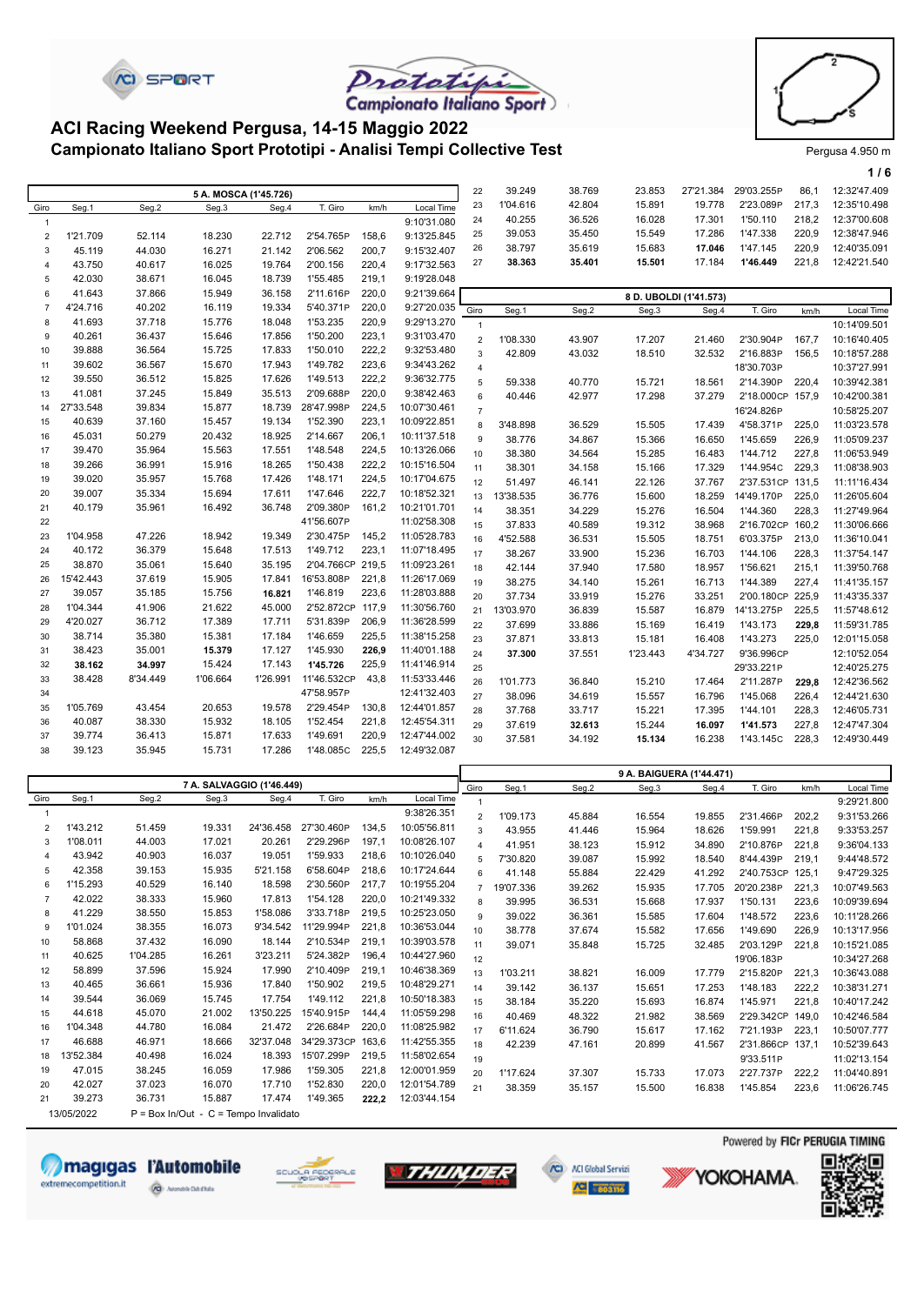



**2 / 6**

#### **Campionato Italiano Sport Prototipi - Analisi Tempi Collective Test** Prototing Pergusa 4.950 m **ACI Racing Weekend Pergusa, 14-15 Maggio 2022**

**CI SPORT** 

|                |           |        |                            |                |                   |       |              |                |          |        |        |                                |            |       | 2/6          |
|----------------|-----------|--------|----------------------------|----------------|-------------------|-------|--------------|----------------|----------|--------|--------|--------------------------------|------------|-------|--------------|
| 22             | 38.498    | 39.914 | 15.981                     | 36.248         | 2'10.641CP 173,4  |       | 11:08'37.386 | 8              | 39.515   | 37.859 | 15.875 | 16.849                         | 1'50.098   | 218,2 | 9:44'23.900  |
| 23             | 16'37.610 | 37.683 | 15.650                     | 16.891         | 17'47.834P        | 225,0 | 11:26'25.220 | 9              | 38.733   | 54.997 | 30.783 | 18'36.033                      | 20'40.546P | 86,5  | 10:05'04.446 |
| 24             | 37.943    | 36.880 | 15.437                     | 16.606         | 1'46.866          | 227,8 | 11:28'12.086 | 10             | 59.414   | 37.278 | 16.181 | 16.580                         | 2'09.453P  | 214,3 | 10:07'13.899 |
| 25             | 45.866    | 48.987 | 22.601                     | 43.955         | 2'41.409CP        | 129,5 | 11:30'53.495 | 11             | 38.693   | 35.905 | 16.010 | 16.977                         | 1'47.585   | 215,6 | 10:09'01.484 |
| 26             | 4'15.068  | 38.140 | 15.857                     | 16.994         | 5'26.059P         | 222,7 | 11:36'19.554 | 12             | 38.614   | 36.471 | 16.156 | 16.785                         | 1'48.026   | 214,7 | 10:10'49.510 |
| 27             | 39.148    | 35.142 | 15.425                     | 17.099         | 1'46.814          | 224,5 | 11:38'06.368 | 13             | 38.622   | 36.551 | 15.946 | 5'16.281                       | 6'47.400P  | 217,3 | 10:17'36.910 |
| 28             | 38.512    | 34.545 | 15.324                     | 17.006         | 1'45.387          | 226,4 | 11:39'51.755 | 14             | 56.856   | 35.535 | 15.718 | 16.225                         | 2'04.334P  | 218,2 | 10:19'41.244 |
| 29             | 38.220    | 34.423 | 15.330                     | 16.818         | 1'44.791          | 228,3 | 11:41'36.546 | 15             | 37.440   | 34.458 | 15.805 | 15.946                         | 1'44.288   | 219,5 | 10:21'25.532 |
| 30             | 37.839    | 34.313 | 16.457                     | 35.600         | 2'04.209CP 173,4  |       | 11:43'40.755 | 16             | 37.909   | 35.621 | 15.749 | 16.531                         | 1'45.810   | 217,7 | 10:23'11.342 |
| 31             | 13'02.537 | 37.112 | 15.464                     | 17.175         | 14'12.288P        | 226,9 | 11:57'53.043 | 17             | 40.936   | 38.560 | 15.833 | 5'17.215                       | 6'52.544P  | 217,7 | 10:30'03.886 |
| 32             | 37.973    | 37.318 | 15.433                     | 17.524         | 1'48.248          | 228,3 | 11:59'41.291 | 18             | 53.868   | 35.739 | 15.573 | 15.881                         | 2'01.061P  | 222,2 | 10:32'04.947 |
| 33             | 49.031    | 49.364 | 20.633                     | 37.013         | 2'36.041P         | 142,5 | 12:02'17.332 | 19             | 37.479   | 34.189 | 15.510 | 15.771                         | 1'43.125   | 220,9 | 10:33'48.072 |
| 34             |           |        |                            |                | 24'20.464P        |       | 12:26'37.796 | 20             | 36.989   | 34.428 | 15.344 | 16.419                         | 1'43.180   | 224,1 | 10:35'31.252 |
| 35             | 1'02.541  | 38.848 | 15.926                     | 17.235         | 2'14.550P         | 222,2 | 12:28'52.346 | 21             | 37.530   | 36.191 | 15.718 | 1:48'12.957 1:49'42.396P       |            | 220,0 | 12:25'13.648 |
| 36             | 38.771    | 35.069 | 15.494                     | 17.052         | 1'46.386          | 223,6 | 12:30'38.732 | 22             | 1'09.336 | 37.068 | 15.926 | 16.485                         | 2'18.815P  | 216,4 | 12:27'32.463 |
| 37             | 38.064    | 34.621 | 15.368                     | 16.859         | 1'44.912          | 225,5 | 12:32'23.644 | 23             | 37.753   | 34.719 | 15.549 | 15.745                         | 1'43.766   | 223,1 | 12:29'16.229 |
| 38             | 38.353    | 34.723 | 15.519                     | 17.223         | 1'45.818          | 224.1 | 12:34'09.462 | 24             | 37.346   | 33.701 | 15.260 | 1'23.623                       | 2'49.930P  | 225.5 | 12:32'06.159 |
| 39             | 37.903    | 34.252 | 15.384                     | 16.932         | 1'44.471          | 223,6 | 12:35'53.933 | 25             | 1'02.411 | 39.848 | 18.563 | 17.244                         | 2'18.066P  | 189,1 | 12:34'24.225 |
| 40             | 37.682    | 34.854 | 15.547                     | 16.924         | 1'45.007          | 224,1 | 12:37'38.940 | 26             | 37.367   | 34.328 | 15.550 | 15.950                         | 1'43.195   | 221,8 | 12:36'07.420 |
| 41             | 38.061    | 34.564 | 15.391                     | 16.895         | 1'44.911          | 225,0 | 12:39'23.851 | 27             | 36.972   | 33.484 | 15.371 | 15.471                         | 1'41.298   | 222,7 | 12:37'48.718 |
| 42             | 41.498    | 52.196 | 21.641                     | 35.945         | 2'31.280P         | 142,1 | 12:41'55.131 | 28             | 37.142   | 34.327 | 15.351 | 15.698                         | 1'42.518   | 224,1 | 12:39'31.236 |
|                |           |        |                            |                |                   |       |              | 29             | 36.604   | 35.216 | 15.343 | 15.899                         | 1'43.062   | 223.1 | 12:41'14.298 |
|                |           |        | 10 F. LAZZARONI (1'43.697) |                |                   |       |              | 30             | 36.972   | 33.634 | 15.154 | 15.958                         | 1'41.718   | 225,5 | 12:42'56.016 |
| Giro           | Seg.1     | Seg.2  | Seg.3                      | Seg.4          | T. Giro           | km/h  | Local Time   | 31             | 36.664   | 33.059 | 15.203 | 15.857                         | 1'40.783   | 223,1 | 12:44'36.799 |
| $\overline{1}$ |           |        |                            |                |                   |       | 9:19'11.177  |                |          |        |        |                                |            |       |              |
| $\overline{2}$ | 1'23.789  | 52.111 | 23.724                     | 20.902         | 3'00.526P         | 139,4 | 9:22'11.703  |                |          |        |        | 12 D. ACOSTA MOLINA (1'44.761) |            |       |              |
| 3              | 43.450    | 44.096 | 17.683                     | 42.495         | 2'27.724P         | 195,7 | 9:24'39.427  | Giro           | Seg.1    | Seg.2  | Seg.3  | Seg.4                          | T. Giro    | km/h  | Local Time   |
| 4              | 5'05.507  | 38.913 | 16.130                     | 17.543         | 6'18.093P         | 216,4 | 9:30'57.520  | $\mathbf{1}$   |          |        |        |                                |            |       | 9:15'55.211  |
| 5              | 39.950    | 36.410 | 15.736                     | 17.237         | 1'49.333          | 218,2 | 9:32'46.853  | $\overline{2}$ | 1'03.033 | 46.468 | 16.722 | 23.681                         | 2'29.904P  | 208,1 | 9:18'25.115  |
| 6              | 39.081    | 35.705 | 15.736                     | 16.882         | 1'47.404          | 219,1 | 9:34'34.257  | 3              | 44.806   | 43.534 | 16.857 | 5'42.678                       | 7'27.875P  | 210,5 | 9:25'52.990  |
| $\overline{7}$ | 39.004    | 52.099 | 22.309                     | 41.519         | 2'34.931P         | 167,2 | 9:37'09.188  | $\overline{4}$ | 55.665   | 43.302 | 16.944 | 6'54.941                       | 8'50.852P  | 182,4 | 9:34'43.842  |
| 8              | 7'57.947  | 55.037 | 28.221                     | 49.275         | 10'10.480CP 104.9 |       | 9:47'19.668  | 5              | 57.165   | 41.821 | 17.523 | 19.500                         | 2'16.009P  | 208,1 | 9:36'59.851  |
| 9              |           |        |                            |                | 1:35'51.323CP     |       | 11:23'10.991 | 6              | 42.963   | 40.255 | 16.408 | 18.967                         | 1'58.593   | 213,9 | 9:38'58.444  |
| 10             | 2'03.446  | 36.957 | 15.733                     | 17.000         | 3'13.136P         | 219,5 | 11:26'24.127 | $\overline{7}$ | 42.133   | 40.099 | 16.364 | 18.672                         | 1'57.268   | 214,3 | 9:40'55.712  |
| 11             | 38.473    | 36.243 | 15.485                     | 16.578         | 1'46.779          | 223,1 | 11:28'10.906 | 8              | 41.405   | 39.486 | 16.440 | 18.732                         | 1'56.063   | 213,9 | 9:42'51.775  |
| 12             | 46.423    | 48.368 | 22.955                     | 44.422         | 2'42.168CP 125,1  |       | 11:30'53.074 | 9              | 42.583   | 38.937 | 16.279 | 18.150                         | 1'55.949   | 214,3 | 9:44'47.724  |
| 13             | 4'25.471  | 35.626 | 15.535                     | 16.647         | 5'33.279P         | 220,9 | 11:36'26.353 | 10             | 44.653   | 56.072 | 26.018 | 18'17.769                      | 20'24.512P | 125,9 | 10:05'12.236 |
|                |           |        |                            | $\overline{a}$ |                   |       |              |                |          |        |        |                                |            |       |              |

| 9    |           |        |                         |        | 1:35'51.323CP |       | 11:23'10.991 | 6              | 42.963   | 40.255   | 16.408 | 18.967    | 1'58.593   | 213.9 | 9:38'58.444  |
|------|-----------|--------|-------------------------|--------|---------------|-------|--------------|----------------|----------|----------|--------|-----------|------------|-------|--------------|
| 10   | 2'03.446  | 36.957 | 15.733                  | 17.000 | 3'13.136P     | 219,5 | 11:26'24.127 | $\overline{7}$ | 42.133   | 40.099   | 16.364 | 18.672    | 1'57.268   | 214,3 | 9:40'55.712  |
| 11   | 38.473    | 36.243 | 15.485                  | 16.578 | 1'46.779      | 223.1 | 11:28'10.906 | 8              | 41.405   | 39.486   | 16.440 | 18.732    | 1'56.063   | 213,9 | 9:42'51.775  |
| 12   | 46.423    | 48.368 | 22.955                  | 44.422 | 2'42.168CP    | 125.1 | 11:30'53.074 | 9              | 42.583   | 38.937   | 16.279 | 18.150    | 1'55.949   | 214,3 | 9:44'47.724  |
| 13   | 4'25.471  | 35.626 | 15.535                  | 16.647 | 5'33.279P     | 220,9 | 11:36'26.353 | 10             | 44.653   | 56.072   | 26.018 | 18'17.769 | 20'24.512P | 125,9 | 10:05'12.236 |
| 14   | 38.139    | 37.223 | 15.592                  | 16.633 | 1'47.587      | 220,9 | 11:38'13.940 | 11             | 56.841   | 40.595   | 17.227 | 18.143    | 2'12.806P  | 214,3 | 10:07'25.042 |
| 15   | 38.080    | 34.679 | 15.447                  | 16.654 | 1'44.860      | 221,3 | 11:39'58.800 | 12             | 41.056   | 40.777   | 16.195 | 19.503    | 1'57.531   | 207,7 | 10:09'22.573 |
| 16   | 37.989    | 34.049 | 15.308                  | 16.351 | 1'43.697      | 222,7 | 11:41'42.497 | 13             | 42.476   | 38.344   | 16.176 | 18.178    | 1'55.174   | 216,0 | 10:11'17.747 |
| 17   | 37.852    | 35.804 | 25.255                  | 46.386 | 2'25.297CP    | 112,0 | 11:44'07.794 | 14             | 40.638   | 38.440   | 16.594 | 19.353    | 1'55.025   | 216,9 | 10:13'12.772 |
| 18   | 12'45.949 | 36.466 | 15.227                  | 17.646 | 13'55.288P    | 227,8 | 11:58'03.082 | 15             | 40.697   | 39.004   | 16.619 | 18.702    | 1'55.022   | 212,6 | 10:15'07.794 |
| 19   | 40.174    | 34.796 | 15.323                  | 16.708 | 1'47.001      | 224,5 | 11:59'50.083 | 16             | 40.466   | 38.131   | 16.266 | 5'57.492  | 7'32.355P  | 215.1 | 10:22'40.149 |
| 20   | 38.107    | 34.530 | 15.255                  | 16.595 | 1'44.487      | 223,6 | 12:01'34.570 | 17             | 58.218   | 38.938   | 17.005 | 18.303    | 2'12.464P  | 210,5 | 10:24'52.613 |
| 21   | 38.932    | 34.761 | 15.358                  | 16.499 | 1'45.550      | 223,6 | 12:03'20.120 | 18             | 40.450   | 38.145   | 16.569 | 17.873    | 1'53.037   | 213,4 | 10:26'45.650 |
| 22   | 37.712    | 36.463 | 25.296                  | 47.471 | 2'26.942CP    | 112,2 | 12:05'47.062 | 19             | 39.636   | 37.243   | 16.405 | 17.699    | 1'50.983   | 214,7 | 10:28'36.633 |
| 23   |           |        |                         |        | 26'42.660P    |       | 12:32'29.722 | 20             | 40.198   | 36.947   | 16.350 | 17.615    | 1'51.110   | 216.4 | 10:30'27.743 |
| 24   | 1'11.005  | 40.796 | 17.452                  | 39.858 | 2'49.111P     | 147,1 | 12:35'18.833 | 21             | 39.461   | 37.764   | 15.851 | 17.999    | 1'51.075   | 220,9 | 10:32'18.818 |
| 25   | 2'26.488  | 35.481 | 15.468                  | 16.789 | 3'34.226P     | 223,6 | 12:38'53.059 | 22             | 39.524   | 36.596   | 16.269 | 17.332    | 1'49.721   | 214,7 | 10:34'08.539 |
| 26   | 38.099    | 34.562 | 15.269                  | 16.428 | 1'44.358      | 225,5 | 12:40'37.417 | 23             | 47.392   | 52.681   | 19.089 | 48'19.515 | 50'18.677P | 182,7 | 11:24'27.216 |
| 27   | 37.658    | 34.392 | 15.228                  | 17.158 | 1'44.436      | 227.8 | 12:42'21.853 | 24             | 56.922   | 38.673   | 16.911 | 18.243    | 2'10.749P  | 213.4 | 11:26'37.965 |
| 28   | 38.418    | 34.428 | 15.231                  | 16.595 | 1'44.672      | 224,1 | 12:44'06.525 | 25             | 41.457   | 38.265   | 16.859 | 17.843    | 1'54.424   | 216,0 | 11:28'32.389 |
| 29   | 37.700    | 38.129 | 15.959                  | 40.642 | 2'12.430P     | 191,5 | 12:46'18.955 | 26             | 1'13.867 | 1'59.676 | 41.878 | 1'54.046  | 5'49.467P  | 74.1  | 11:34'21.856 |
|      |           |        |                         |        |               |       |              | 27             | 55.754   | 38.012   | 16.300 | 18.229    | 2'08.295P  | 218.6 | 11:36'30.151 |
|      |           |        | 11 L. MEDINA (1'40.783) |        |               |       |              | 28             | 39.896   | 36.980   | 16.380 | 17.920    | 1'51.176   | 219,1 | 11:38'21.327 |
| Giro | Seg.1     | Seg.2  | Seg.3                   | Seg.4  | T. Giro       | km/h  | Local Time   | 29             | 40.358   | 37.192   | 16.269 | 17.380    | 1'51.199   | 217.7 | 11:40'12.526 |
|      |           |        |                         |        |               |       | 9.21104.539  | 30             | 40.010   | 52.892   | 19.964 | 13'51.686 | 15'44.552P | 184.6 | 11:55'57.078 |

|                |            |        |                                         | 11 L. MEDINA (1'40.783) |           |       |             | 28 | 39.896 | 36.980 | 16.380 | 17.920    | 1'51.176   | 219.1 | 11:38'21.327 |
|----------------|------------|--------|-----------------------------------------|-------------------------|-----------|-------|-------------|----|--------|--------|--------|-----------|------------|-------|--------------|
| Giro           | Seg.1      | Seg.2  | Seg.3                                   | Seg.4                   | T. Giro   | km/h  | Local Time  | 29 | 40.358 | 37.192 | 16.269 | 17.380    | 1'51.199   | 217.7 | 11:40'12.526 |
|                |            |        |                                         |                         |           |       | 9:21'04.539 | 30 | 40.010 | 52.892 | 19.964 | 13'51.686 | 15'44.552P | 184.6 | 11:55'57.078 |
|                |            |        |                                         |                         |           |       |             | 31 | 53.163 | 38.701 | 16.357 | 19.189    | 2'07.410P  | 216.0 | 11:58'04.488 |
| $\overline{2}$ | 1'04.763   | 48.966 | 20.864                                  | 2'57.512                | 5'12.105P | 201.5 | 9:26'16.644 | 32 | 42.413 | 37.082 | 15.842 | 17.170    | 1'52.507   | 220.0 | 11:59'56.995 |
| 3              | 1'01.046   | 42.213 | 16.906                                  | 18.011                  | 2'18.176P | 209.7 | 9:28'34.820 | 33 | 39.222 | 35.771 | 15.980 | 17.009    | 1'47.982   | 218.6 | 12:01'44.977 |
| 4              | 41.536     | 39.489 | 16.232                                  | 17.688                  | 1'54.945  | 213.9 | 9:30'29.765 | 34 | 39.316 | 36.053 | 16.156 | 17.248    | 1'48.773   | 218,2 | 12:03'33.750 |
| 5              | 42.156     | 39.234 | 16.530                                  | 6'00.868                | 7'38.788P | 214.7 | 9:38'08.553 |    |        |        |        |           |            |       |              |
| 6.             | 1'24.533   | 38.582 | 15.953                                  | 16.998                  | 2'36.066P | 216.4 | 9:40'44.619 | 35 | 38.968 | 41.967 | 29.357 | 10'16.369 | 12'06.661P | 84.7  | 12:15'40.411 |
|                | 39.816     | 36.924 | 15.858                                  | 16.585                  | 1'49.183  | 218,2 | 9:42'33.802 | 36 | 52.894 | 36.723 | 16.179 | 16.952    | 2'02.748P  | 219.5 | 12:17'43.159 |
|                |            |        |                                         |                         |           |       |             | 37 | 38.825 | 35.166 | 15.681 | 16.991    | 1'46.663   | 220.9 | 12:19'29.822 |
|                | 13/05/2022 |        | $P = Box In/Out - C = Tempo Invalidato$ |                         |           |       |             |    |        |        |        |           |            |       |              |













УОКОНАМА.

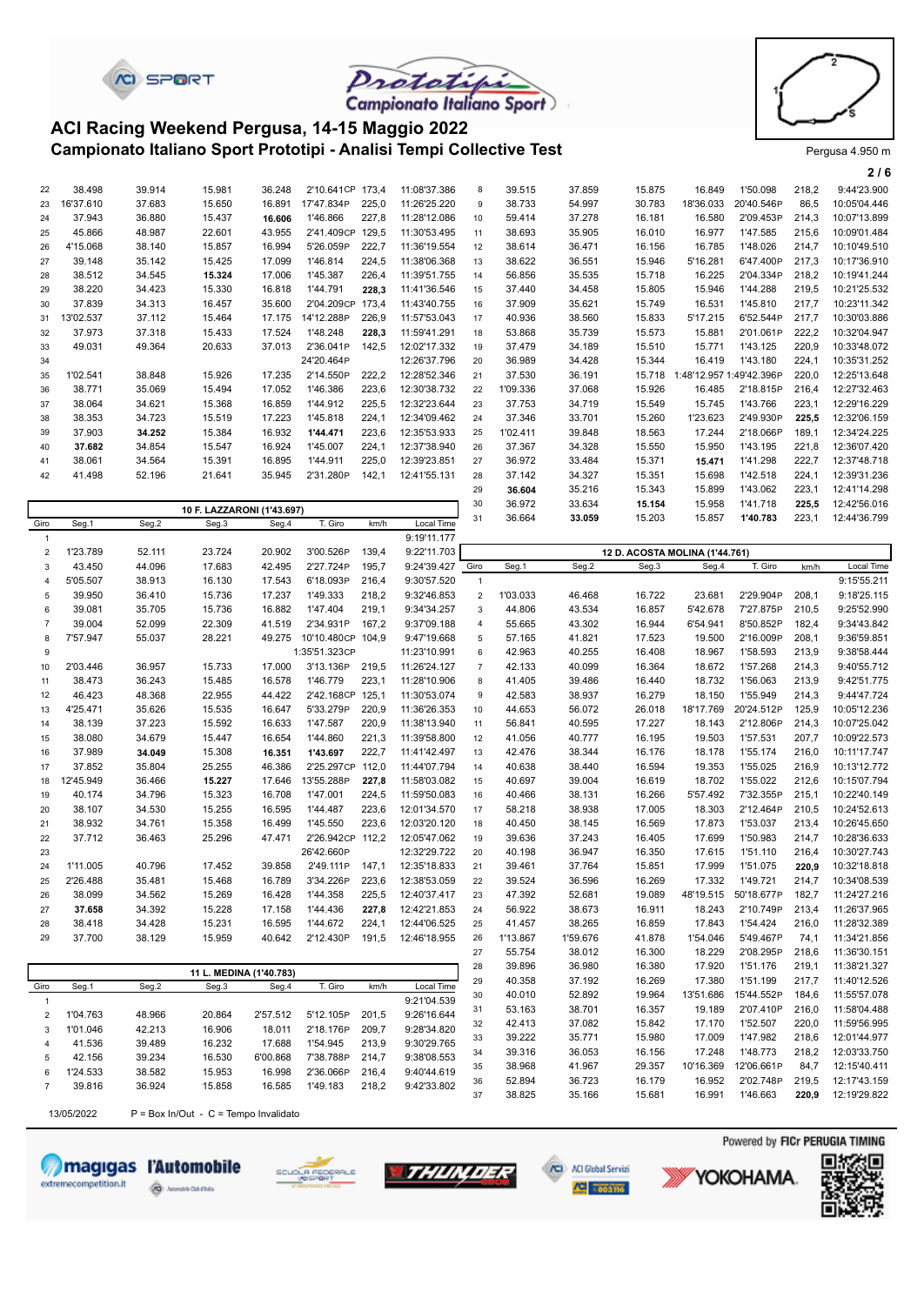



**3 / 6**

#### **Campionato Italiano Sport Prototipi - Analisi Tempi Collective Test** Prototing Pergusa 4.950 m **ACI Racing Weekend Pergusa, 14-15 Maggio 2022**

**CI SPORT** 

|    |        |        |                             |          |           |       |              |    |        |        |        |           |            |       | 316          |
|----|--------|--------|-----------------------------|----------|-----------|-------|--------------|----|--------|--------|--------|-----------|------------|-------|--------------|
| 38 | 38.782 | 34.939 | 15.674                      | 16.847   | 1'46.242  | 220,4 | 12:21'16.064 | 25 | 38.417 | 36.834 | 15.469 | 16.801    | 1'47.521   | 225,5 | 12:01'42.302 |
| 39 | 38.660 | 35.241 | 15.744                      | 16.700   | 1'46.345  | 219.1 | 12:23'02.409 | 26 | 37.896 | 34.845 | 15.335 | 16.629    | 1'44.705   | 227.4 | 12:03'27.007 |
| 40 | 39.125 | 36.087 | 15.974                      | 4'22.108 | 5'53.294P | 218.2 | 12:28'55.703 | 27 | 37.842 | 36.770 | 21.396 | 10'40.221 | 12'16.229P | 109.2 | 12:15'43.236 |
| 41 | 53.955 | 35.881 | 16.034                      | 16.892   | 2'02.762P | 215.6 | 12:30'58.465 | 28 | 50.937 | 36.063 | 15.691 | 16.574    | 1'59.265P  | 224.5 | 12:17'42.501 |
| 42 | 38,803 | 34.922 | 15.732                      | 16.429   | 1'45.886  | 217.3 | 12:32'44.351 | 29 | 37.985 | 34.704 | 15.578 | 16.768    | 1'45.035   | 225.0 | 12:19'27.536 |
| 43 | 38.467 | 34.959 | 15.708                      | 16.561   | 1'45.695  | 218.6 | 12:34'30.046 | 30 | 37.894 | 34.413 | 15.276 | 16.378    | 1'43.961   | 226.9 | 12:21'11.497 |
| 44 | 38.243 | 34.897 | 15.836                      | 16.519   | 1'45.495  | 216.9 | 12:36'15.541 | 31 | 37.551 | 34.180 | 15.196 | 16.373    | 1'43.300   | 227.8 | 12:22'54.797 |
| 45 | 38.188 | 34.417 | 15.736                      | 16.420   | 1'44.761  | 217.7 | 12:38'00.302 | 32 | 37.308 | 34.745 | 15.584 | 16.456    | 1'44.093   | 224.5 | 12:24'38.890 |
| 46 | 38.313 | 34.965 | 15.798                      | 3'56.183 | 5'25.259P | 218.6 | 12:43'25.561 | 33 | 37.378 | 34.231 | 15.340 | 16.446    | 1'43.395   | 225,9 | 12:26'22.285 |
| 47 | 52.839 | 34.509 | 15.798                      | 17.244   | 2'00.390P | 217.7 | 12:45'25.951 | 34 | 37.287 | 34.047 | 15.286 | 16.329    | 1'42.949   | 227.8 | 12:28'05.234 |
| 48 | 38.418 | 42.108 | 16.179                      | 17.417   | 1'54.122  | 216.9 | 12:47'20.073 | 35 | 37.446 | 34.225 | 15.286 | 16.348    | 1'43.305   | 227.8 | 12:29'48.539 |
| 49 | 39.141 | 35.045 | 15.664                      | 16.768   | 1'46.618  | 218.2 | 12:49'06.691 | 36 | 38.095 | 34.276 | 15.301 | 16.347    | 1'44.019   | 225.9 | 12:31'32.558 |
|    |        |        |                             |          |           |       |              | 37 | 37.162 | 33.569 | 15.157 | 16.430    | 1'42.318   | 228,8 | 12:33'14.876 |
|    |        |        | 14 G. CASTELLANO (1'49.851) |          |           |       |              | 38 | 40.386 | 36.908 | 15.511 | 2'10.388  | 3'43.193P  | 219.1 | 12:36'58.069 |
|    |        |        |                             |          |           |       |              |    |        |        |        |           |            |       |              |

| Giro           | Seg.1     | Seg.2    | Seg.3                      | Seg.4    | T. Giro     | km/h  | Local Time   |                |                |          |                          |          |                     |       |              |
|----------------|-----------|----------|----------------------------|----------|-------------|-------|--------------|----------------|----------------|----------|--------------------------|----------|---------------------|-------|--------------|
|                |           |          |                            |          | C           |       | 9:46'00.689  |                |                |          | 22 A. DI CARO (1'46.175) |          |                     |       |              |
| $\overline{2}$ | 19'55.637 | 46.969   | 16.071                     | 19.999   | 21'18.676P  | 216.0 | 10:07'19.365 | Giro           | Seg.1          | Seg.2    | Seg.3                    | Seg.4    | T. Giro             | km/h  | Local Time   |
| 3              | 44.195    | 42.053   | 16.192                     | 20.417   | 2'02.857    | 194,6 | 10:09'22.222 |                |                |          |                          |          |                     |       | 9:35'56.289  |
| $\overline{4}$ | 43.488    | 41.251   | 15.881                     | 19.057   | 1'59.677    | 220,9 | 10:11'21.899 | $\overline{2}$ | 1'22.228       | 43.413   | 16.282                   | 2'07.153 | 4'29.076P           | 220,0 | 9:40'25.365  |
| 5              | 41.992    | 42.632   | 15.973                     | 23.054   | 2'03.651    | 221,3 | 10:13'25.550 | 3              | 57.483         | 39.377   | 15.916                   | 17.904   | 2'10.680P           | 223,6 | 9:42'36.045  |
| 6              | 51.157    | 45.334   | 18.353                     | 2'59.142 | 4'53.986P   | 185,6 | 10:18'19.536 | $\overline{4}$ | 41.050         | 6'51.228 | 2'22.557                 | 3'39.709 | 13'34.544P          | 25,4  | 9:56'10.589  |
| $\overline{7}$ | 6'41.346  | 39.958   | 15.876                     | 18.629   | 7'55.809P   | 220,0 | 10:26'15.345 | 5              | 36'06.369      | 41.616   | 16.202                   | 19.060   | 37'23.247P          | 219,5 | 10:33'33.836 |
| 8              | 40.494    | 37.422   | 15.979                     | 18.675   | 1'53.531    | 220,4 | 10:28'08.876 | 6              | 42.127         | 38.518   | 16.067                   | 20.542   | 1'57.254            | 202,2 | 10:35'31.090 |
| 9              | 40.303    | 39.361   | 16.148                     | 20.317   | 1'56.129    | 219,1 | 10:30'05.005 | $\overline{7}$ | 41.622         | 36.924   | 15.777                   | 17.610   | 1'51.933            | 220,4 | 10:37'23.023 |
| 10             | 41.491    | 40.030   | 16.226                     | 18.865   | 1'56.612    | 208,9 | 10:32'01.617 | 8              | 40.520         | 36.283   | 15.984                   | 17.480   | 1'50.267            | 219,5 | 10:39'13.290 |
| 11             | 40.882    | 37.297   | 15.840                     | 25.315   | 1'59.334P   | 222,2 | 10:34'00.951 | 9              | 39.296         | 36.502   | 15.733                   | 34.631   | 2'06.162CP          | 221,3 | 10:41'19.452 |
| 12             |           |          |                            |          | 8'06.556CP  |       | 10:42'07.507 | 10             | 4'15.135       | 40.673   | 15.846                   | 17.686   | 5'29.340P           | 220,4 | 10:46'48.792 |
| 13             |           |          |                            |          | 1'31.870P   |       | 10:43'39.377 | 11             | 39.462         | 36.213   | 15.667                   | 16.998   | 1'48.340            | 222,2 | 10:48'37.132 |
| 14             |           |          |                            |          | 4'48.202P   |       | 10:48'27.579 | 12             | 39.386         | 35.627   | 15.630                   | 16.741   | 1'47.384            | 223,1 | 10:50'24.516 |
| 15             | 53.872    | 41.480   | 16.137                     | 18.949   | 2'10.438P   | 216.0 | 10:50'38.017 | 13             | 40.518         | 55.886   | 23.199                   | 38.855   | 2'38.458CP          | 120.8 | 10:53'02.974 |
| 16             | 42.769    | 42.535   | 21.838                     | 40.958   | 2'28.100CP  | 119,6 | 10:53'06.117 | 14             | 9'34.201       | 40.065   | 15.798                   | 17.056   | 10'47.120P          | 225,5 | 11:03'50.094 |
| 17             | 9'10.576  | 36.904   | 15.570                     | 18.263   | 10'21.313P  | 225,0 | 11:03'27.430 | 15             | 39.146         | 35.622   | 15.557                   | 16.875   | 1'47.200            | 223,6 | 11:05'37.294 |
| 18             | 40.240    | 37.321   | 15.678                     | 18.204   | 1'51.443    | 224,1 | 11:05'18.873 | 16             | 38.484         | 35.649   | 15.689                   | 9'43.464 | 11'13.286CP         | 225,5 | 11:16'50.580 |
| 19             | 39.798    | 36.733   | 15.520                     | 17.800   | 1'49.851    | 224,1 | 11:07'08.724 |                | 17 1:06'35.109 | 46.767   | 15.926                   |          | 17.899 1:07'55.701P | 222,7 | 12:24'46.281 |
| 20             | 39.793    | 36.709   | 15.729                     | 18.103   | 1'50.334C   | 223,1 | 11:08'59.058 | 18             | 39.781         | 36.974   | 16.110                   | 17.401   | 1'50.266            | 225,9 | 12:26'36.547 |
| 21             | 44.144    | 7'25.593 | 1'14.552                   | 1'33.583 | 10'57.872CP | 41.8  | 11:19'56.930 | 19             | 38.986         | 35.975   | 15.636                   | 16.688   | 1'47.285            | 224,5 | 12:28'23.832 |
|                |           |          |                            |          |             |       |              | 20             | 38.447         | 35.265   | 15.918                   | 16.545   | 1'46.175            | 222,2 | 12:30'10.007 |
|                |           |          | 20 J. RACCAMIER (1'42.318) |          |             |       |              | 21             | 38.866         | 35.247   | 15.557                   | 16.596   | 1'46.266            | 223,1 | 12:31'56.273 |
|                |           |          |                            |          |             |       |              | 22             | 38 048         | 35 141   | 15 756                   | 30 850   | 1'59 795P           | 2222  | 12:33'56 068 |

|                |           |        | <b>20 J. RAUGAMIER (1'42.318)</b> |          |            |       |                   |                |           |        |                          | 30.850    | 1'59.795P  |       | 12:33'56.068 |
|----------------|-----------|--------|-----------------------------------|----------|------------|-------|-------------------|----------------|-----------|--------|--------------------------|-----------|------------|-------|--------------|
| Giro           | Seg.1     | Seg.2  | Seg.3                             | Seg.4    | T. Giro    | km/h  | Local Time        | 22             | 38.048    | 35.141 | 15.756                   |           |            | 222,2 |              |
| $\overline{1}$ |           |        |                                   |          |            |       | 9:37'24.033       |                |           |        |                          |           |            |       |              |
| $\overline{2}$ |           |        |                                   |          | 28'06.246P |       | 10:05'30.279      |                |           |        | 24 G. SPADARO (1'44.367) |           |            |       |              |
| 3              | 1'03.449  | 43.639 | 16.173                            | 2'46.110 | 4'49.371P  | 220,9 | 10:10'19.650 Giro |                | Seg.1     | Seg.2  | Seg.3                    | Seg.4     | T. Giro    | km/h  | Local Time   |
| $\overline{4}$ | 52.092    | 38.686 | 16.520                            | 18.063   | 2'05.361P  | 220,9 | 10:12'25.011      | $\overline{1}$ |           |        |                          |           |            |       | 10:11'25.420 |
| 5              | 40.227    | 37.744 | 15.990                            | 17.768   | 1'51.729   | 220,9 | 10:14'16.740      | $\overline{2}$ | 1'17.767  | 45.218 | 16.947                   | 21.023    | 2'40.955P  | 210.1 | 10:14'06.375 |
| 6              | 39.469    | 36.959 | 16.047                            | 17.630   | 1'50.105   | 220,4 | 10:16'06.845      | 3              | 44.983    | 41.860 | 16.956                   | 14'22.794 | 16'06.593P | 215,6 | 10:30'12.968 |
| $\overline{7}$ | 39.257    | 36.737 | 15,850                            | 17.326   | 1'49.170   | 221,3 | 10:17'56.015      | $\overline{4}$ | 1'03.226  | 39.971 | 16.046                   | 18.435    | 2'17.678P  | 217,7 | 10:32'30.646 |
| 8              | 39.026    | 35.363 | 15.449                            | 16.960   | 1'46.798   | 223,1 | 10:19'42.813      | 5              | 41.407    | 38.227 | 15.892                   | 17.686    | 1'53.212   | 217,3 | 10:34'23.858 |
| 9              | 38.338    | 35.212 | 15.502                            | 16.532   | 1'45.584   | 223,6 | 10:21'28.397      | 6              | 40.951    | 37.716 | 15.806                   | 17.844    | 1'52.317   | 219,1 | 10:36'16.175 |
| 10             | 38.419    | 35.698 | 15.592                            | 32.888   | 2'02.597P  | 221,8 | 10:23'30.994      | $\overline{7}$ | 40.648    | 38.363 | 15.888                   | 17.927    | 1'52.826   | 219,1 | 10:38'09.001 |
| 11             | 4'56.009  | 36.345 | 15.724                            | 16.814   | 6'04.892P  | 220,4 | 10:29'35.886      | 8              | 40.330    | 36.627 | 15.781                   | 17.512    | 1'50.250   | 218,6 | 10:39'59.251 |
| 12             | 38.099    | 35.114 | 15.611                            | 16.585   | 1'45.409   | 222,7 | 10:31'21.295      | 9              | 39.992    | 47.947 | 20.835                   | 8'41.719  | 10'30.493P | 150,2 | 10:50'29.744 |
| 13             | 39.389    | 35.391 | 15.521                            | 18.869   | 1'49.170   | 224,5 | 10:33'10.465      | 10             | 11'46.483 | 36.815 | 15.752                   | 17.226    | 12'56.276P | 220,9 | 11:03'26.020 |
| 14             | 40.568    | 37.939 | 15.775                            | 16.963   | 1'51.245   | 221,8 | 10:35'01.710      | 11             | 39.840    | 36.698 | 15.648                   | 17.004    | 1'49.190   | 220,4 | 11:05'15.210 |
| 15             | 38.262    | 35.207 | 15.494                            | 16.584   | 1'45.547   | 225,0 | 10:36'47.257      | 12             | 39.289    | 35.958 | 15.638                   | 16.869    | 1'47.754   | 220,0 | 11:07'02.964 |
| 16             | 38.046    | 34.436 | 15.299                            | 16.709   | 1'44.490   | 224,5 | 10:38'31.747      | 13             | 39.121    | 36.877 | 15.584                   | 16'55.933 | 18'27.515P | 221.8 | 11:25'30.479 |
| 17             | 41.540    | 38.553 | 15.836                            | 7'15.713 | 8'51.642P  | 220,4 | 10:47'23.389      | 14             | 57.451    | 36.613 | 15.850                   | 16.837    | 2'06.751P  | 218,2 | 11:27'37.230 |
| 18             | 54.822    | 37.116 | 15.613                            | 16.777   | 2'04.328P  | 223,1 | 10:49'27.717      | 15             | 39.030    | 39.913 | 23.928                   | 10'55.990 | 12'38.861P | 134,2 | 11:40'16.091 |
| 19             | 42.445    | 36.714 | 25.060                            | 1'08.002 | 2'52.221CP | 144,6 | 10:52'19.938      | 16             | 55.607    | 42.197 | 15.817                   | 24.094    | 2'17.715P  | 202,2 | 11:42'33.806 |
| 20             | 46'56.823 | 36.529 | 15.690                            | 16.691   | 48'05.733P | 223.1 | 11:40'25.671      | 17             | 39.989    | 55.294 | 24.203                   | 11'37.077 | 13'36.563P | 126,0 | 11:56'10.369 |
| 21             | 38.664    | 35.257 | 15.472                            | 2'09.204 | 3'38.597C  | 224.5 | 11:44'04.268      | 18             | 56.817    | 35.760 | 15.700                   | 16.861    | 2'05.138P  | 221,3 | 11:58'15.507 |
| 22             | 51.537    | 48.060 | 23.586                            | 9'57.165 | 12'00.348P | 144.0 | 11:56'04.616      | 19             | 39.053    | 35.024 | 15.443                   | 17.258    | 1'46.778   | 224,5 | 12:00'02.285 |
| 23             | 52.217    | 35.909 | 15.481                            | 16.973   | 2'00.580P  | 226.9 | 11:58'05.196      | 20             | 39.509    | 34.955 | 15.442                   | 16.664    | 1'46.570   | 223.1 | 12:01'48.855 |
| 24             | 41.957    | 35.626 | 15.364                            | 16.638   | 1'49.585   | 226,9 | 11:59'54.781      | 21             | 38.366    | 34.842 | 15.506                   | 16.917    | 1'45.631   | 223,1 | 12:03'34.486 |
|                |           |        |                                   |          |            |       |                   |                |           |        |                          |           |            |       |              |

13/05/2022  $P = Box In/Out - C = Tempo Invalidato$ 













**YOKOHAMA** 

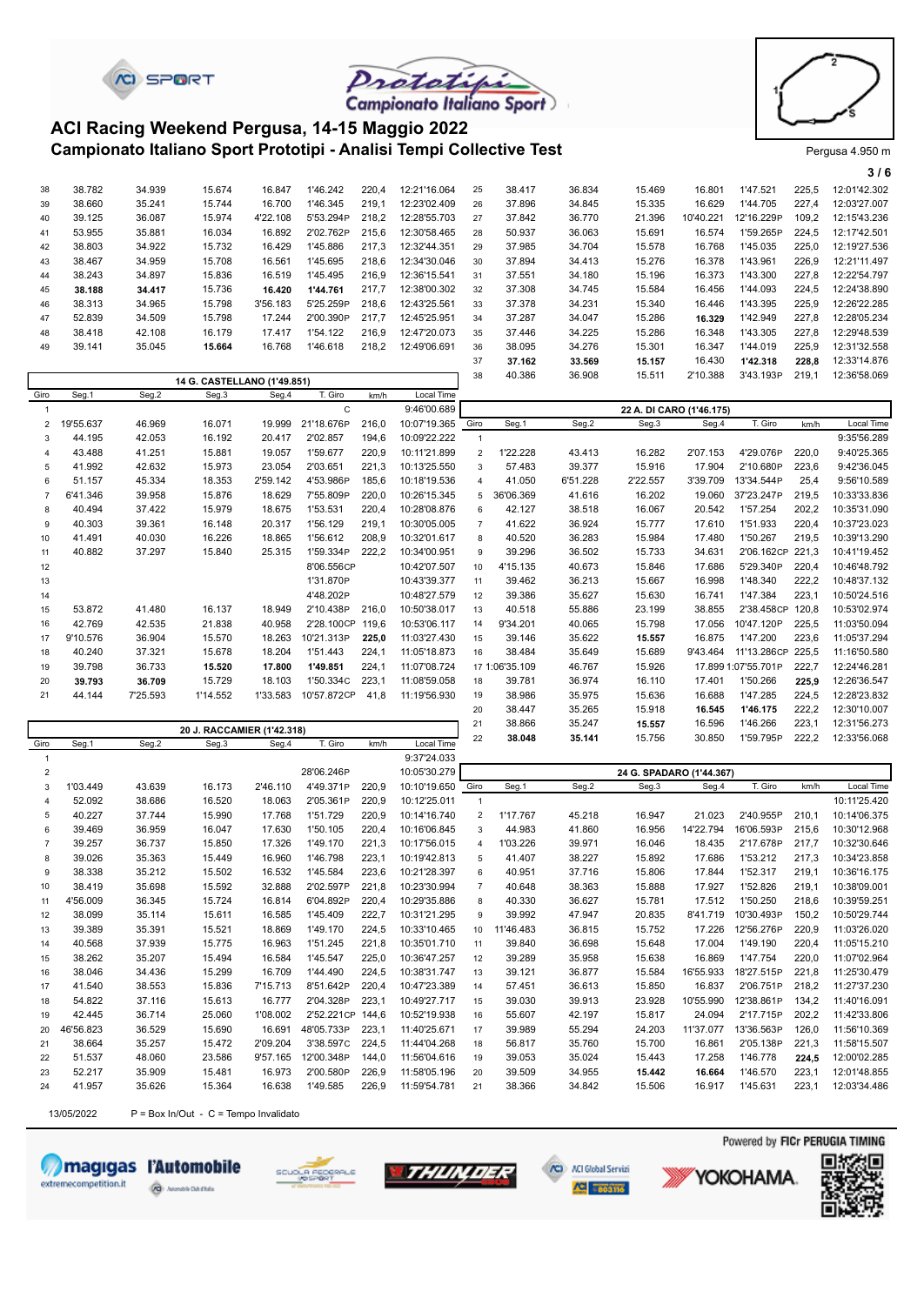



#### **Campionato Italiano Sport Prototipi - Analisi Tempi Collective Test** Prototing Pergusa 4.950 m **ACI Racing Weekend Pergusa, 14-15 Maggio 2022**

**CI SPORT** 

|    |          |        |        |          |            |       |              |    |           |          |                           |          |                  |       | 4/6          |
|----|----------|--------|--------|----------|------------|-------|--------------|----|-----------|----------|---------------------------|----------|------------------|-------|--------------|
| 22 | 38,400   | 42.984 | 28.707 | 3'35.174 | 5'25.265CP | 83.5  | 12:08'59.751 | 14 | 41.689    | 40.333   | 16.019                    | 19.426   | 1'57.467         | 201.5 | 10:32'19.629 |
| 23 |          |        |        |          | 18'29.460P |       | 12:27'29.211 | 15 | 41.935    | 40.033   | 15.916                    | 19.005   | 1'56.889         | 210.9 | 10:34'16.518 |
| 24 | 1'02.339 | 36.767 | 15.699 | 16.874   | 2'11.679P  | 219.5 | 12:29'40.890 | 16 | 41.610    | 40.464   | 16.012                    | 19.099   | 1'57.185         | 222.2 | 10:36'13.703 |
| 25 | 39.128   | 35.442 | 15.675 | 16.996   | 1'47.241   | 218.2 | 12:31'28.131 | 17 | 41.093    | 39.807   | 15.956                    | 4'37.680 | 6'14.536CP 213.9 |       | 10:42'28.239 |
| 26 | 38.892   | 35.216 | 15.589 | 16.754   | 1'46.451   | 218.2 | 12:33'14.582 | 18 | 53'11.927 | 44.395   | 16.417                    | 20.294   | 54'33.033P       | 215.6 | 11:37'01.272 |
| 27 | 39.130   | 35.858 | 15.533 | 16.972   | 1'47.493   | 219.5 | 12:35'02.075 | 19 | 41.937    | 39.698   | 16.069                    | 19.040   | 1'56.744         | 222.7 | 11:38'58.016 |
| 28 | 38.494   | 34.990 | 15.702 | 16.746   | 1'45.932   | 216.9 | 12:36'48.007 | 20 | 40.844    | 38.275   | 15.884                    | 18.688   | 1'53.691         | 222.2 | 11:40'51.707 |
| 29 | 38.216   | 34.671 | 15.669 | 16.865   | 1'45.421   | 218.6 | 12:38'33.428 | 21 | 40.096    | 37.992   | 15.841                    | 24.480   | 1'58.409C        | 222.7 | 11:42'50.116 |
| 30 | 38.391   | 34.697 | 15.552 | 16.847   | 1'45.487   | 220.9 | 12:40'18.915 | 22 | 1'07.963  | 1'03.238 | 28.948                    | 5'27.428 | 8'07.577P        | 112.2 | 11:50'57.693 |
| 31 | 37.818   | 34.382 | 15.493 | 16.674   | 1'44.367   | 221.3 | 12:42'03.282 |    |           |          |                           |          |                  |       |              |
| 32 | 37.931   | 35.538 | 15.578 | 16.690   | 1'45.737   | 219,5 | 12:43'49.019 |    |           |          | 43 L. HELLBERG (1'47.016) |          |                  |       |              |

|                                  |                |          |                          |           |                     |       |              | Giro             | Seg.1     | Seg.2  | Seg.3                     | Seg.4     | T. Giro     | km/h  | Local Time   |
|----------------------------------|----------------|----------|--------------------------|-----------|---------------------|-------|--------------|------------------|-----------|--------|---------------------------|-----------|-------------|-------|--------------|
| 28 S. MEJIA JARAMILLO (1'45.375) |                |          |                          |           |                     |       |              |                  |           |        |                           |           |             |       | 9:33'30.125  |
| Giro                             | Seg.1          | Seg.2    | Seg.3                    | Seg.4     | T. Giro             | km/h  | Local Time   | $\overline{2}$   | 1'10.387  | 45.815 | 17.199                    | 6'06.446  | 8'19.847P   | 164,1 | 9:41'49.972  |
| $\mathbf{1}$                     |                |          |                          |           |                     |       | 9:36'32.730  | $\mathsf 3$      | 56.925    | 44.455 | 16.704                    | 19.324    | 2'17.408P   | 196,7 | 9:44'07.380  |
| $\overline{2}$                   | 1'04.685       | 41.810   | 16.234                   | 4'13.036  | 6'15.765P           | 218,6 | 9:42'48.495  | $\overline{4}$   | 42.996    | 43.290 | 16.521                    | 21'46.900 | 23'29.707P  | 189,8 | 10:07'37.087 |
| 3                                | 51.757         | 49.789   | 16.306                   | 19.095    | 2'16.947CP 218,2    |       | 9:45'05.442  | 5                | 59.214    | 42.428 | 16.534                    | 18.532    | 2'16.708P   | 216,0 | 10:09'53.795 |
| $\overline{4}$                   | 54.747         | 1'05.376 | 24.867                   | 17'47.590 | 20'12.580P          | 107,7 | 10:05'18.022 | 6                | 41.874    | 40.485 | 16.533                    | 20.030    | 1'58.922    | 215,6 | 10:11'52.717 |
| 5                                | 1'00.157       | 40.199   | 15.853                   | 18.270    | 2'14.479P           | 223,6 | 10:07'32.501 | $\overline{7}$   | 41.525    | 40.099 | 16.450                    | 18.336    | 1'56.410    | 216,4 | 10:13'49.127 |
| 6                                | 41.218         | 38.295   | 15.789                   | 18.342    | 1'53.644            | 224,5 | 10:09'26.145 | 8                | 39.955    | 38.873 | 16.224                    | 17.920    | 1'52.972    | 217,7 | 10:15'42.099 |
| $\overline{7}$                   | 40.705         | 40.579   | 15.713                   | 18.984    | 1'55.981            | 216,9 | 10:11'22.126 | 9                | 39.319    | 38.241 | 15.804                    | 17.287    | 1'50.651    | 220.4 | 10:17'32.750 |
| 8                                | 41.901         | 39.957   | 15.872                   | 5'37.489  | 7'15.219P           | 222,2 | 10:18'37.345 | 10               | 39.134    | 38.305 | 16.155                    | 6'27.206  | 8'00.800P   | 213,9 | 10:25'33.550 |
| 9                                | 53.122         | 37.378   | 15.922                   | 17.858    | 2'04.280P           | 220,9 | 10:20'41.625 | 11               | 48.982    | 38.091 | 16.091                    | 17.086    | 2'00.250P   | 217,7 | 10:27'33.800 |
| 10                               | 39.705         | 37.036   | 15.781                   | 17.693    | 1'50.215            | 221,8 | 10:22'31.840 | 12               | 39.002    | 37.424 | 16.081                    | 17.198    | 1'49.705    | 218,2 | 10:29'23.505 |
| 11                               | 39.458         | 36.552   | 15.945                   | 17.419    | 1'49.374            | 223,1 | 10:24'21.214 | 13               | 38.511    | 37.362 | 16.142                    | 17.028    | 1'49.043    | 218,2 | 10:31'12.548 |
| 12                               | 39.802         | 36.547   | 15.927                   | 17.149    | 1'49.425            | 221,8 | 10:26'10.639 | 14               | 38.689    | 37.201 | 15.832                    | 17.015    | 1'48.737    | 220,4 | 10:33'01.285 |
| 13                               | 38.741         | 35.707   | 15.920                   | 17.466    | 1'47.834            | 203,0 | 10:27'58.473 | 15               | 38.065    | 35.996 | 15.886                    | 17.069    | 1'47.016    | 219,5 | 10:34'48.301 |
| 14                               | 39.091         | 36.172   | 15.859                   | 17.300    | 1'48.422            | 223,6 | 10:29'46.895 | 16               | 39.691    | 36.720 | 16.070                    | 10'57.760 | 12'30.241P  | 218,6 | 10:47'18.542 |
| 15                               | 38.631         | 35.749   | 15.829                   | 17.164    | 1'47.373            | 223,6 | 10:31'34.268 | 17               | 54.589    | 37.410 | 16.623                    | 17.860    | 2'06.482P   | 216,0 | 10:49'25.024 |
| 16                               |                |          |                          | 17.015    | 1'47.674            | 223,1 |              |                  |           |        |                           |           |             |       |              |
|                                  | 39.090         | 35.896   | 15.673                   | 31.721    | 2'04.671P           |       | 10:33'21.942 |                  |           |        |                           |           |             |       |              |
| 17                               | 41.102         | 36.114   | 15.734                   |           |                     | 223,1 | 10:35'26.613 |                  |           |        | 48 E. HELLBERG (1'45.891) |           |             |       |              |
|                                  | 18 1:22'07.441 | 38.957   | 16.172                   |           | 17.740 1:23'20.310P | 220,9 | 11:58'46.923 | Giro             | Seg.1     | Seg.2  | Seg.3                     | Seg.4     | T. Giro     | km/h  | Local Time   |
| 19                               | 39.758         | 36.211   | 15.742                   | 17.239    | 1'48.950            | 223,6 | 12:00'35.873 | $\mathbf{1}$     |           |        |                           |           |             |       | 9:33'25.280  |
| 20                               | 39.150         | 36.077   | 15.611                   | 17.235    | 1'48.073            | 225,9 | 12:02'23.946 | $\overline{2}$   | 1'11.799  | 45.699 | 17.745                    | 6'06.604  | 8'21.847P   | 151,9 | 9:41'47.127  |
| 21                               | 39.920         | 35.789   | 15.676                   | 17.119    | 1'48.504            | 224,1 | 12:04'12.450 | 3                | 58.913    | 48.461 | 24.428                    | 21'09.644 | 23'21.446P  | 130.0 | 10:05'08.573 |
| 22                               | 46.893         | 45.662   | 21.467                   | 10'49.779 | 12'43.801P          | 126,5 | 12:16'56.251 | $\overline{4}$   | 57.725    | 40.633 | 17.170                    | 18.586    | 2'14.114P   | 207.3 | 10:07'22.687 |
| 23                               | 53.552         | 35.972   | 15.650                   | 16.926    | 2'02.100P           | 224,1 | 12:18'58.351 | 5                | 41.749    | 43.234 | 17.013                    | 17'10.645 | 18'52.641P  | 170.3 | 10:26'15.328 |
| 24                               | 38.664         | 35.296   | 15.545                   | 16.974    | 1'46.479            | 223,1 | 12:20'44.830 | 6                | 59.072    | 39.955 | 17.008                    | 18.877    | 2'14.912P   | 192,5 | 10:28'30.240 |
| 25                               | 39.053         | 34.931   | 15.520                   | 17.129    | 1'46.633            | 224,1 | 12:22'31.463 | $\overline{7}$   | 41.234    | 38.874 | 16.524                    | 18.438    | 1'55.070    | 216,0 | 10:30'25.310 |
| 26                               | 38.494         | 34.947   | 15.447                   | 16.777    | 1'45.665            | 225,0 | 12:24'17.128 | 8                | 40.434    | 38.757 | 16.067                    | 19.626    | 1'54.884    | 208,1 | 10:32'20.194 |
| 27                               | 38.244         | 35.168   | 15.538                   | 17.093    | 1'46.043            | 224,5 | 12:26'03.171 | $\boldsymbol{9}$ | 40.586    | 37.689 | 16.130                    | 17.971    | 1'52.376    | 216,9 | 10:34'12.570 |
| 28                               | 38.274         | 34.626   | 15.554                   | 16.921    | 1'45.375            | 225,0 | 12:27'48.546 | 10               | 40.140    | 37.662 | 16.518                    | 9'34.216  | 11'08.536P  | 216,0 | 10:45'21.106 |
| 29                               | 44.135         | 36.731   | 15.476                   | 13'04.266 | 14'40.608P          | 226.4 | 12:42'29.154 | 11               | 55.239    | 37.678 | 16.585                    | 17.933    | 2'07.435P   | 214,3 | 10:47'28.541 |
| 30                               | 52.036         | 35.349   | 15.518                   | 17.045    | 1'59.948P           | 224,1 | 12:44'29.102 | 12               | 42.561    | 37.702 | 16.260                    | 17.873    | 1'54.396    | 215,6 | 10:49'22.937 |
| 31                               | 38.451         | 34.625   | 15.430                   | 16.900    | 1'45.406            | 223,6 | 12:46'14.508 | 13               | 40.267    | 37.286 | 16.831                    | 10'58.320 | 12'32.704P  | 186,5 | 11:01'55.641 |
| 32                               | 38.291         | 40.944   | 15.773                   | 17.337    | 1'52.345            | 223,6 | 12:48'06.853 | 14               | 54.408    | 38.171 | 16.255                    | 17.868    | 2'06.702P   | 218,2 | 11:04'02.343 |
| 33                               |                |          | 18.462                   | 28.010    | 1'59.504C           | 135,3 | 12:50'06.357 | 15               | 40.113    | 37.113 | 16.000                    | 17.710    | 1'50.936    | 218,6 | 11:05'53.279 |
|                                  |                |          |                          |           |                     |       |              | 16               | 39.995    | 36.815 | 15.982                    | 17.972    | 1'50.764    | 217,7 | 11:07'44.043 |
|                                  |                |          | 34 S. ROUSSEL (1'53.691) |           |                     |       |              | 17               | 39.574    | 38.802 | 18.343                    | 4'53.985  | 6'30.704P   | 152,5 | 11:14'14.747 |
| Giro                             | Seg.1          | Seg.2    | Seg.3                    | Seg.4     | T. Giro             | km/h  | Local Time   | 18               |           |        |                           |           | 29'30.109CP |       | 11:43'44.856 |
|                                  |                | 1'09.824 | 30.051                   | 3'32.671  |                     | 108,8 | 9:43'17.518  | 19               | 12'53.313 | 38.488 | 15.991                    | 17.468    | 14'05.260P  | 219,5 | 11:57'50.116 |
| $\mathbf{1}$<br>$\overline{2}$   | 1'12.148       | 55.377   | 20.855                   | 25.620    | 2'54.000CP 142,3    |       |              | 20               | 40.728    | 36.874 | 15.916                    | 18.232    | 1'51.750    | 219,5 | 11:59'41.866 |
|                                  |                |          |                          |           |                     |       | 9:46'11.518  |                  |           |        |                           |           |             |       |              |
| 3                                | 1'10.209       | 1'13.706 | 33.804                   | 48.328    | 3'46.047CP 107,1    |       | 9:49'57.565  | 21               | 42.733    | 36.404 | 15.831                    | 17.178    | 1'52.146    | 218,6 | 12:01'34.012 |
| 4                                | 17'24.763      | 49.317   | 17.807                   | 22.491    | 18'54.378P          | 173,4 | 10:08'51.943 | 22               | 39.747    | 35.789 | 15.599                    | 17.318    | 1'48.453    | 220.0 | 12:03'22.465 |
| 5                                | 47.618         | 45.297   | 16.796                   | 21.585    | 2'11.296            | 174,5 | 10:11'03.239 | 23               | 39.226    | 36.471 | 22.887                    | 10'47.249 | 12'25.833P  | 112,7 | 12:15'48.298 |
| 6                                | 46.681         | 44.676   | 16.601                   | 21.614    | 2'09.572            | 172,5 | 10:13'12.811 | 24               | 52.159    | 37.748 | 15.949                    | 17.472    | 2'03.328P   | 219,1 | 12:17'51.626 |
| $\overline{7}$                   | 44.343         | 45.244   | 17.002                   | 20.657    | 2'07.246            | 197,1 | 10:15'20.057 | 25               | 39.643    | 36.620 | 15.942                    | 17.327    | 1'49.532    | 218,2 | 12:19'41.158 |
| 8                                | 43.880         | 43.077   | 16.381                   | 20.049    | 2'03.387            | 217,7 | 10:17'23.444 | 26               | 39.129    | 36.028 | 15.777                    | 17.446    | 1'48.380    | 220,4 | 12:21'29.538 |
| 9                                | 43.674         | 42.903   | 17.132                   | 2'51.569  | 4'35.278P           | 188,5 | 10:21'58.722 | 27               | 38.713    | 36.113 | 15.761                    | 17.105    | 1'47.692    | 220.9 | 12:23'17.230 |
| 10                               | 1'03.068       | 41.825   | 16.195                   | 19.724    | 2'20.812P           | 220,0 | 10:24'19.534 | 28               | 38.854    | 35.723 | 15.765                    | 17.408    | 1'47.750    | 220,0 | 12:25'04.980 |
| 11                               | 44.000         | 42.441   | 16.122                   | 19.972    | 2'02.535            | 216,0 | 10:26'22.069 | 29               | 39.079    | 35.928 | 15.714                    | 17.356    | 1'48.077    | 220,4 | 12:26'53.057 |
| 12                               | 42.729         | 41.298   | 16.101                   | 20.077    | 2'00.205            | 212,2 | 10:28'22.274 | 30               | 38.894    | 35.698 | 15.715                    | 17.283    | 1'47.590    | 220,0 | 12:28'40.647 |

**Magigas l'Automobile THUNDER** SCUOLA FEC extremecompetition.it **Q** MODELING

13/05/2022  $P = Box In/Out - C = Tempo Invalidato$ 

42.251 42.161 16.167 19.309 1'59.888 216,9 10:30'22.162

Powered by FICr PERUGIA TIMING

**YOKOHAMA** 

38.780 35.040 15.715 16.932 1'46.467 219,5 12:30'27.114



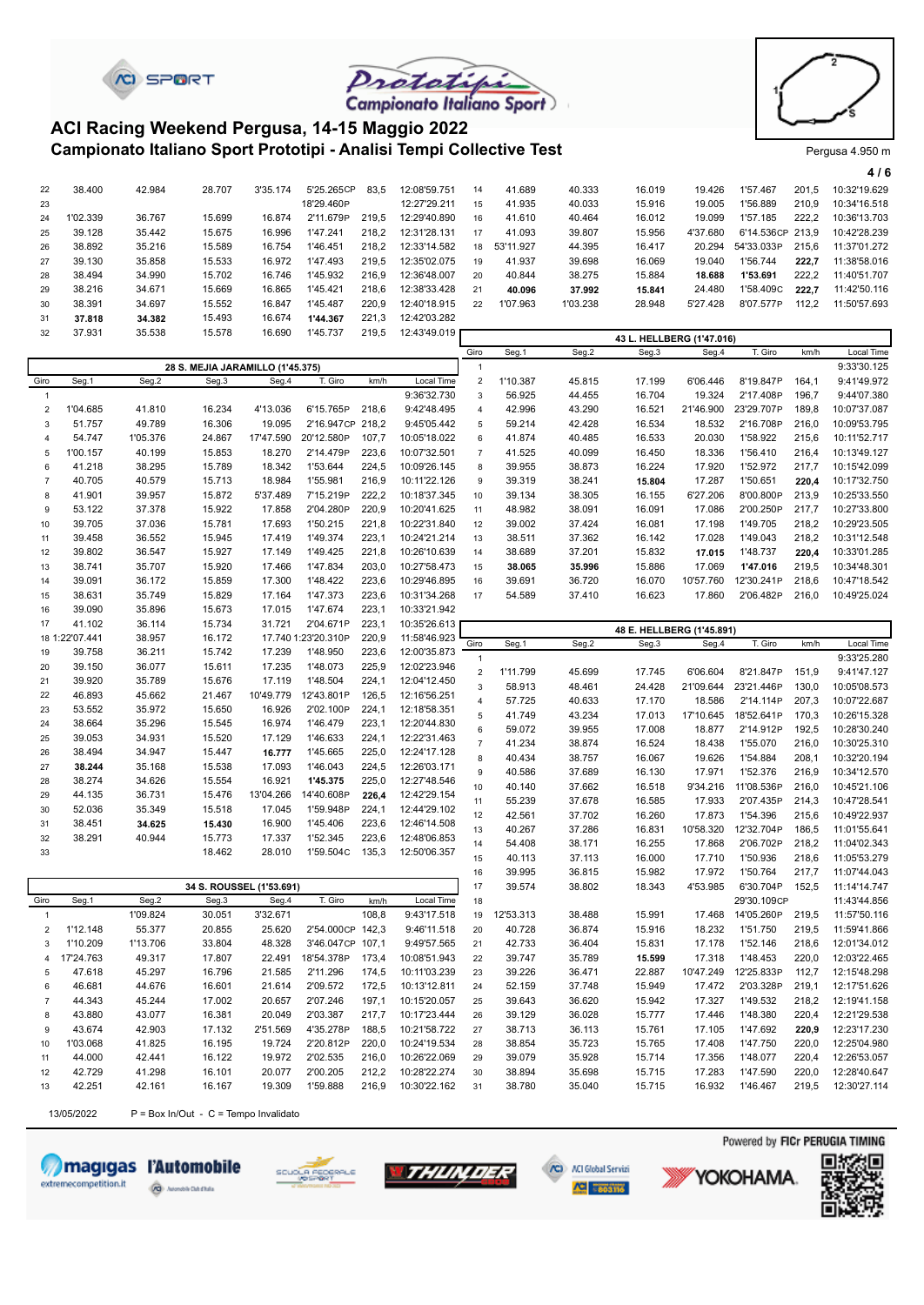



**5 / 6**

#### **Campionato Italiano Sport Prototipi - Analisi Tempi Collective Test** Prototing Pergusa 4.950 m **ACI Racing Weekend Pergusa, 14-15 Maggio 2022**

**CI SPORT** 

|                         |            |        |                                         |          |                  |       |              |                |           |          |                             |                        |                  |       | 576          |
|-------------------------|------------|--------|-----------------------------------------|----------|------------------|-------|--------------|----------------|-----------|----------|-----------------------------|------------------------|------------------|-------|--------------|
| 32                      | 38.337     | 35.036 | 15.671                                  | 16.847   | 1'45.891         | 218,6 | 12:32'13.005 | 14             | 38.551    | 34.441   | 15.313                      | 16.916                 | 1'45.579         | 223,1 | 10:12'51.011 |
| 33                      | 38.130     | 35.143 | 15.729                                  | 3'21.659 | 4'50.661P        | 218,6 | 12:37'03.666 | 15             | 38.401    | 34.781   | 15.225                      | 16.870                 | 1'45.339         | 222,7 | 10:14'36.350 |
| 34                      |            |        |                                         |          | 10'39.664P       |       | 12:47'43.330 | 16             | 38.694    | 34.448   | 15.259                      | 34.081                 | 2'02.482P        | 223,1 | 10:16'38.832 |
| 35                      |            |        | 18.296                                  | 22.995   | 2'13.423CP 147,9 |       | 12:49'56.753 | 17             | 6'39.180  | 34.954   | 15.214                      | 16.786                 | 7'46.134P        | 223,1 | 10:24'24.966 |
|                         |            |        |                                         |          |                  |       |              | 18             | 38.325    | 37.600   | 15.807                      | 16.920                 | 1'48.652         | 222,7 | 10:26'13.618 |
|                         |            |        | 77 S. HULTEN (1'43.266)                 |          |                  |       |              | 19             | 37.956    | 33.802   | 15.236                      | 16.894                 | 1'43.950         | 221,8 | 10:27'57.568 |
| Giro                    | Seg.1      | Seg.2  | Seg.3                                   | Seg.4    | T. Giro          | km/h  | Local Time   | 20             | 37.867    | 34.033   | 15.205                      | 35.216                 | 2'02.321P        | 222,7 | 10:29'59.889 |
| 1                       |            |        |                                         |          |                  |       | 9:14'33.663  | 21             |           |          |                             |                        | 24'10.876CP      |       | 10:54'10.765 |
| $\overline{\mathbf{c}}$ | 1'18.633   | 51.521 | 22.848                                  | 21.158   | 2'54.160P        | 150,8 | 9:17'27.823  | 22             | 8'17.115  | 37.555   | 16.947                      | 39.077                 | 9'50.694P        | 202,6 | 11:04'01.459 |
| 3                       | 50.185     | 46.021 | 17.463                                  | 19.938   | 2'13.607         | 168,5 | 9:19'41.430  | 23             |           |          |                             |                        | 22'02.100P       |       | 11:26'03.559 |
| 4                       | 42.655     | 41.295 | 16.460                                  | 18.398   | 1'58.808         | 213,9 | 9:21'40.238  | 24             | 57.559    | 34.753   | 15.387                      | 16.867                 | 2'04.566P        | 223,1 | 11:28'08.125 |
| 5                       | 40.935     | 39.603 | 16.653                                  | 18.825   | 1'56.016         | 210,9 | 9:23'36.254  | 25             | 1'35.733  | 2'03.261 | 1'09.598                    | 1'01.857               | 5'50.449P        | 46,5  | 11:33'58.574 |
| 6                       | 40.950     | 39.033 | 16.218                                  | 35.917   | 2'12.118P        | 214,7 | 9:25'48.372  |                |           |          |                             |                        |                  |       |              |
| $\overline{7}$          | 3'08.592   | 37.503 | 15.963                                  | 17.768   | 4'19.826P        | 216,9 | 9:30'08.198  |                |           |          | 91 M. ROCCADELLI (1'41.496) |                        |                  |       |              |
| 8                       | 39.679     | 36.259 | 15.847                                  | 18.074   | 1'49.859         | 218,2 | 9:31'58.057  | Giro           | Seg.1     | Seg.2    | Seg.3                       | Seg.4                  | T. Giro          | km/h  | Local Time   |
| 9                       | 40.004     | 36.918 | 15.913                                  | 17.044   | 1'49.879         | 216,9 | 9:33'47.936  | $\mathbf{1}$   |           |          |                             |                        |                  |       | 9:16'56.018  |
| 10                      | 39.760     | 35.483 | 15.893                                  | 16.990   | 1'48.126         | 215,1 | 9:35'36.062  | $\overline{2}$ | 1'04.051  | 45.510   | 16.165                      | 33.904                 | 2'39.630P        | 217,7 | 9:19'35.648  |
| 11                      | 39.203     | 36.163 | 16.196                                  | 36.394   | 2'07.956P        | 213,9 | 9:37'44.018  | 3              | 3'30.879  | 40.094   | 15.939                      | 18.488                 | 4'45.400P        | 218,6 | 9:24'21.048  |
| 12                      | 28'26.929  | 39.029 | 15.939                                  | 17.525   | 29'39.422P       | 221,3 | 10:07'23.440 | $\overline{4}$ | 40.123    | 39.986   | 15.958                      | 17.962                 | 1'54.029         | 219,5 | 9:26'15.077  |
| 13                      | 41.137     | 41.520 | 16.099                                  | 18.458   | 1'57.214         | 211,4 | 10:09'20.654 | 5              | 40.525    | 38.912   | 15.871                      | 18.394                 | 1'53.702         | 197,1 | 9:28'08.779  |
| 14                      | 38.535     | 37.372 | 15.649                                  | 16.554   | 1'48.110         | 220,4 | 10:11'08.764 | 6              | 39.347    | 37.309   | 15.725                      | 17.295                 | 1'49.676         | 220,0 | 9:29'58.455  |
| 15                      | 40.413     | 35.717 | 15.770                                  | 17.426   | 1'49.326         | 220,9 | 10:12'58.090 | $\overline{7}$ | 38.631    | 36.758   | 15.661                      | 17.096                 | 1'48.146         | 219,1 | 9:31'46.601  |
| 16                      | 38.348     | 35.500 | 15.653                                  | 36.803   | 2'06.304P        | 219,1 | 10:15'04.394 | 8              | 38.691    | 36.524   | 15.877                      | 17.038                 | 1'48.130         | 219,1 | 9:33'34.731  |
| 17                      |            |        |                                         |          | 37'03.895CP      |       | 10:52'08.289 | 9              | 38.629    | 37.451   | 15.818                      | 33.336                 | 2'05.234P        | 218,6 | 9:35'39.965  |
| 18                      | 10'14.196  | 41.222 | 16.528                                  | 39.250   | 11'51.196P       | 213,0 | 11:03'59.485 | 10             |           |          |                             |                        | 9'29.621CP       |       | 9:45'09.586  |
| 19                      |            |        |                                         |          | 22'00.215P       |       | 11:25'59.700 | 11             |           |          |                             |                        | 54'47.688P       |       | 10:39'57.274 |
| 20                      | 1'03.024   | 39.550 | 16.030                                  | 17.492   | 2'16.096P        | 220,4 | 11:28'15.796 | 12             | 59.715    | 47.520   | 22.215                      | 35.898                 | 2'45.348CP 161,7 |       | 10:42'42.622 |
| 21                      | 45.782     | 48.302 | 23.060                                  | 46.892   | 2'44.036CP 124.7 |       | 11:30'59.832 | 13             | 2'33.228  | 39.712   | 15.956                      | 17.462                 | 3'46.358P        | 216,9 | 10:46'28.980 |
| 22                      | 4'11.122   | 37.009 | 16.126                                  | 16.851   | 5'21.108P        | 217,7 | 11:36'20.940 | 14             | 38.791    | 36.256   | 15.675                      | 16.902                 | 1'47.624         | 219,1 | 10:48'16.604 |
| 23                      | 41.738     | 38.690 | 17.812                                  | 39.196   | 2'17.436P        | 173,1 | 11:38'38.376 | 15             | 37.807    | 35.461   | 15.742                      | 16.606                 | 1'45.616         | 219,1 | 10:50'02.220 |
| 24                      | 1'54.385   | 35.909 | 15.898                                  | 16.668   | 3'02.860P        | 219,1 | 11:41'41.236 | 16             | 52.471    | 49.372   | 20.686                      | 39.471                 | 2'42.000CP 158,1 |       | 10:52'44.220 |
| 25                      | 38.346     | 35.949 | 24.447                                  | 44.282   | 2'23.024CP 129,7 |       | 11:44'04.260 | 17             | 9'37.340  | 36.405   | 15.630                      | 17.148                 | 10'46.523P       | 223,6 | 11:03'30.743 |
| 26                      | 12'36.923  | 36.971 | 15.784                                  | 17.399   | 13'47.077P       | 221,8 | 11:57'51.337 | 18             | 39.916    | 35.913   | 15.465                      | 16.845                 | 1'48.139         | 225,0 | 11:05'18.882 |
| 27                      | 39.563     | 41.418 | 16.060                                  | 17.246   | 1'54.287         | 218,6 | 11:59'45.624 | 19             | 38.283    | 35.189   | 15.506                      | 16.658                 | 1'45.636         | 222,7 | 11:07'04.518 |
| 28                      | 40.124     | 36.286 | 17.539                                  | 18.136   | 1'52.085         | 184,0 | 12:01'37.709 | 20             | 37.664    | 35.664   | 15.582                      | 36.866                 | 2'05.776CP 220,9 |       | 11:09'10.294 |
| 29                      | 39.880     | 34.987 | 15.593                                  | 38.685   | 2'09.145P        | 220,9 | 12:03'46.854 | 21             | 16'01.088 | 36.997   | 15.770                      | 16.695                 | 17'10.550P       | 221,3 | 11:26'20.844 |
| 30                      | 12'33.724  | 37.091 | 15.889                                  | 16.836   | 13'43.540P       | 219,1 | 12:17'30.394 | 22             | 38.480    | 34.644   | 15.478                      | 16.540                 | 1'45.142         | 223,6 | 11:28'05.986 |
| 31                      | 38.225     | 35.206 | 15.719                                  | 21.312   | 1'50.462         | 218,6 | 12:19'20.856 | 23             | 40.846    | 49.974   | 23.815                      | 39.252                 | 2'33.887CP 123,3 |       | 11:30'39.873 |
| 32                      | 39.423     | 35.525 | 15.709                                  | 16.908   | 1'47.565         | 218,6 | 12:21'08.421 | 24             |           |          |                             |                        | 8'20.010P        |       | 11:38'59.883 |
| 33                      | 37.969     | 34.648 | 15.535                                  | 16.536   | 1'44.688         | 219,1 | 12:22'53.109 | 25             | 17'38.281 | 36.948   | 15.726                      | 16.955                 | 18'47.910P       | 221,3 | 11:57'47.793 |
| 34                      | 37.816     | 36.972 | 15.474                                  | 16.365   | 1'46.627         | 221,8 | 12:24'39.736 | 26             | 38.504    | 35.514   | 15.430                      | 16.581                 | 1'46.029         | 225,5 | 11:59'33.822 |
| 35                      | 37.651     | 33.812 | 15.386                                  | 16.417   | 1'43.266         | 223,1 | 12:26'23.002 | 27             | 37.285    | 33.580   | 15.409                      | 16.155                 | 1'42.611         | 223,6 | 12:01'16.433 |
| 36                      | 37.736     | 33.994 | 15.384                                  | 16.214   | 1'43.328         | 223,6 | 12:28'06.330 | 28             | 41.073    | 35.102   | 15.409                      | 16.287                 | 1'47.871         | 224,1 | 12:03'04.304 |
| 37                      | 37.698     | 38.323 | 16.712                                  | 37.451   | 2'10.184P        | 191,5 | 12:30'16.514 | 29             | 38.863    | 34.502   | 16.405                      | 35.670                 | 2'05.440CP 155,0 |       | 12:05'09.744 |
| 38                      | 8'49.388   | 35.407 | 15.792                                  | 16.935   | 9'57.522P        | 219,1 | 12:40'14.036 | 30             | 15'02.538 | 38.784   | 15.581                      | 17.640                 | 16'14.543P       | 222,7 | 12:21'24.287 |
| 39                      | 37.819     | 34.271 | 15.511                                  | 17.182   | 1'44.783         | 220,0 | 12:41'58.819 | 31             | 37.816    | 34.377   | 15.316                      | 16.294                 | 1'43.803         | 225,0 | 12:23'08.090 |
| 40                      | 38.275     | 39.456 | 17.264                                  | 1'36.031 | 3'11.026P        | 192,9 | 12:45'09.845 | 32             | 37.395    | 33.955   | 15.286                      | 16.625                 | 1'43.261         | 227,4 | 12:24'51.351 |
|                         |            |        |                                         |          |                  |       |              | 33             | 38.224    | 33.982   | 15.364                      | 30.565                 | 1'58.135P        | 224,5 | 12:26'49.486 |
|                         |            |        | 88 E. STILMANN (1'43.950)               |          |                  |       |              | 34             | 4'22.468  | 35.617   | 15.565                      | 16.692                 | 5'30.342P        | 222,7 | 12:32'19.828 |
| Giro                    | Seg.1      | Seg.2  | Seg.3                                   | Seg.4    | T. Giro          | km/h  | Local Time   | 35             | 37.982    | 33.920   | 15.342                      | 16.234                 | 1'43.478         | 224,1 | 12:34'03.306 |
| $\mathbf{1}$            |            |        |                                         |          |                  |       | 9:14'31.309  | 36             | 37.459    | 33.662   | 15.338                      | 16.260                 | 1'42.719         | 222,7 | 12:35'46.025 |
| $\overline{\mathbf{c}}$ | 1'20.047   | 51.257 | 22.438                                  | 21.166   | 2'54.908P        | 175,3 | 9:17'26.217  | 37             | 37.360    | 33.404   | 15.325                      | 16.144                 | 1'42.233         | 223,1 | 12:37'28.258 |
| 3                       | 49.475     | 46.749 | 18.184                                  | 19.148   | 2'13.556         | 203,4 | 9:19'39.773  | 38             | 37.091    | 33.158   | 15.236                      | 16.050                 | 1'41.535         | 224,5 | 12:39'09.793 |
| 4                       | 43.254     | 39.742 | 16.309                                  | 18.438   | 1'57.743         | 213,4 | 9:21'37.516  | 39             | 36.782    | 33.523   | 15.216                      | 15.975                 | 1'41.496         | 225,0 | 12:40'51.289 |
| 5                       | 40.909     | 39.661 | 16.207                                  | 37.217   | 2'13.994P        | 215,1 | 9:23'51.510  | 40             | 37.060    | 34.571   | 15.355                      | 33.660                 | 2'00.646P        | 206,9 | 12:42'51.935 |
| 6                       | 5'04.143   | 37.698 | 16.046                                  | 17.753   | 6'15.640P        | 214,7 | 9:30'07.150  |                |           |          |                             |                        |                  |       |              |
| $\overline{7}$          | 39.451     | 35.799 | 15.782                                  | 17.125   | 1'48.157         | 218,2 | 9:31'55.307  |                |           |          |                             | 99 G. MAZZA (1'53.857) |                  |       |              |
| 8                       | 39.662     | 35.493 | 15.671                                  | 17.122   | 1'47.948         | 217,3 | 9:33'43.255  | Giro           | Seg.1     | Seg.2    | Seg.3                       | Seg.4                  | T. Giro          | km/h  | Local Time   |
| 9                       | 38.918     | 35.120 | 15.629                                  | 16.916   | 1'46.583         | 217,7 | 9:35'29.838  | $\mathbf{1}$   |           |          |                             |                        |                  |       | 10:30'31.097 |
| 10                      | 39.475     | 35.539 | 15.769                                  | 34.236   | 2'05.019P        | 216,4 | 9:37'34.857  | $\overline{c}$ | 1'10.501  | 49.445   | 18.867                      | 24.960                 | 2'43.773P        | 179,1 | 10:33'14.870 |
| 11                      | 28'34.710  | 37.430 | 15.771                                  | 17.182   | 29'45.093P       | 220,4 | 10:07'19.950 | 3              | 51.584    | 44.545   | 18.327                      | 3'35.450               | 5'29.906P        | 169,3 | 10:38'44.776 |
| 12                      | 39.829     | 34.799 | 15.325                                  | 17.294   | 1'47.247         | 223,1 | 10:09'07.197 | 4              | 56.320    | 41.465   | 16.922                      | 19.889                 | 2'14.596CP 208,5 |       | 10:40'59.372 |
| 13                      | 38.823     | 46.569 | 15.512                                  | 17.331   | 1'58.235         | 221,8 | 10:11'05.432 | 5              | 50.375    | 44.384   | 19.015                      | 2'31.309               | 4'25.083P        | 192,5 | 10:45'24.455 |
|                         |            |        |                                         |          |                  |       |              |                |           |          |                             |                        |                  |       |              |
|                         | 13/05/2022 |        | $P = Box In/Out - C = Tempo Invalidato$ |          |                  |       |              |                |           |          |                             |                        |                  |       |              |















YOKOHAMA.

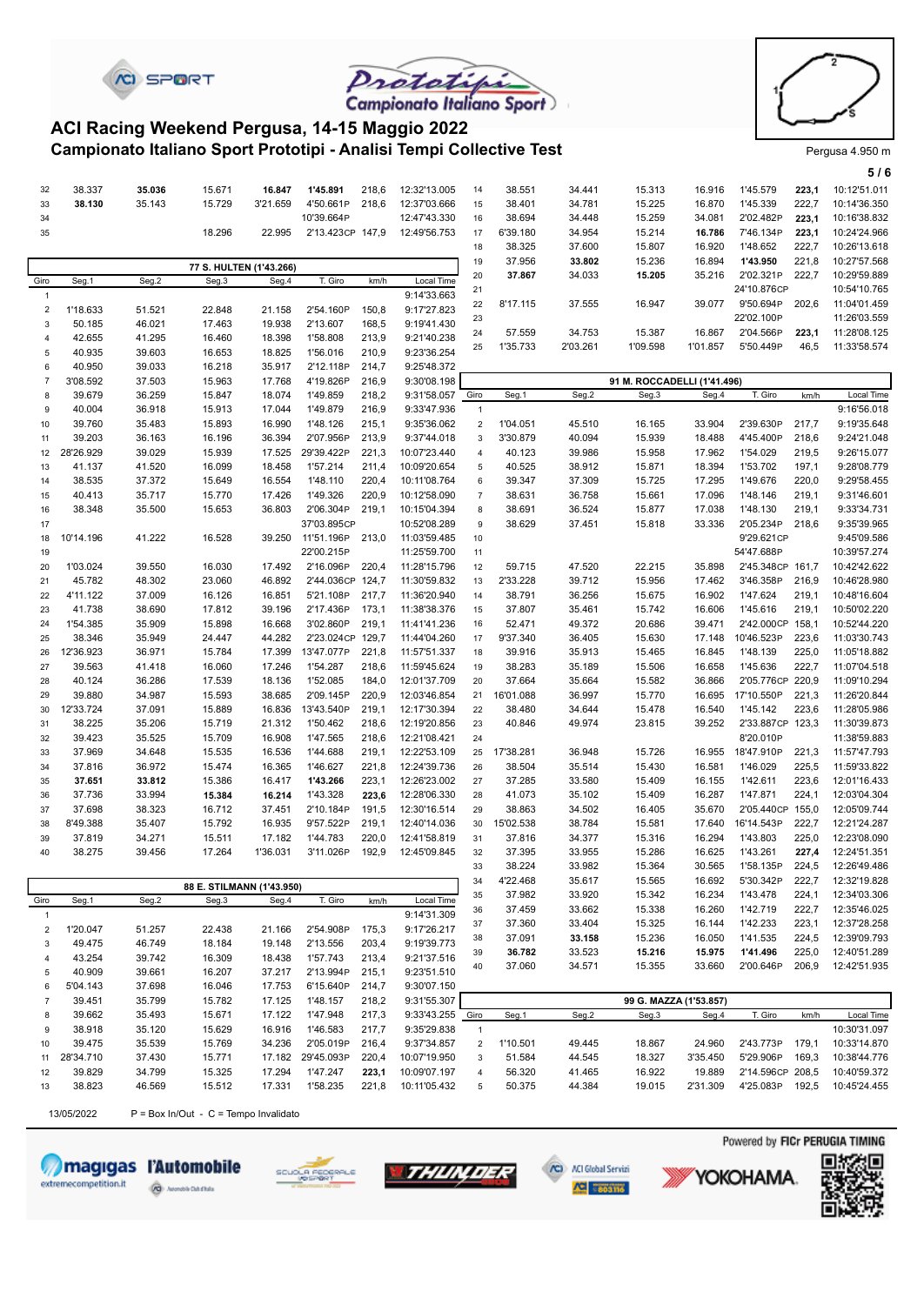



#### **Campionato Italiano Sport Prototipi - Analisi Tempi Collective Test** Prototing Pergusa 4.950 m **ACI Racing Weekend Pergusa, 14-15 Maggio 2022**

| 6              | 57.451   | 42.366   | 17.905 | 20.076    | 2'17.798P  | 189,5 | 10:47'42.253 |
|----------------|----------|----------|--------|-----------|------------|-------|--------------|
| $\overline{7}$ | 43.480   | 41.686   | 17.033 | 20.839    | 2'03.038   | 188.2 | 10:49'45.291 |
| 8              | 47.444   | 43.988   | 19.544 | 10'23.256 | 12'14.232P | 173,6 | 11:01'59.523 |
| 9              | 55.338   | 40.741   | 17.444 | 19.537    | 2'13.060P  | 210,9 | 11:04'12.583 |
| 10             | 42.734   | 39.494   | 16.457 | 18.735    | 1'57.420   | 213,4 | 11:06'10.003 |
| 11             | 41.903   | 1'07.120 | 16.925 | 22.475    | 2'28.423C  | 208,5 | 11:08'38.426 |
| 12             | 49.177   | 45.410   | 21.147 | 14'21.519 | 16'17.253P | 155,0 | 11:24'55.679 |
| 13             | 56.476   | 41.726   | 17.208 | 18.479    | 2'13.889P  | 208,9 | 11:27'09.568 |
| 14             | 41.743   | 39.553   | 19.611 | 7'10.156  | 8'51.063P  | 147,9 | 11:36'00.631 |
| 15             | 1'02.470 | 41.817   | 17.605 | 18.721    | 2'20.613P  | 208,1 | 11:38'21.244 |
| 16             | 41.557   | 38.455   | 16.849 | 18.795    | 1'55.656   | 214,3 | 11:40'16.900 |
| 17             | 41.430   | 58.191   | 16.799 | 22.075    | 2'18.495   | 213,9 | 11:42'35.395 |
| 18             | 43.075   | 51.599   | 24.918 | 11'40.173 | 13'39.765P | 127,2 | 11:56'15.160 |
| 19             | 56.828   | 40.128   | 16.553 | 18.778    | 2'12.287P  | 213,4 | 11:58'27.447 |
| 20             | 42.263   | 41.386   | 16.894 | 18.576    | 1'59.119   | 213,4 | 12:00'26.566 |
| 21             | 42.067   | 39.669   | 16.875 | 18.384    | 1'56.995   | 212,6 | 12:02'23.561 |
| 22             | 42.111   | 38.506   | 17.140 | 19.250    | 1'57.007   | 185,2 | 12:04'20.568 |
| 23             | 43.728   | 43.830   | 20.956 | 10'06.004 | 11'54.518P | 129,0 | 12:16'15.086 |
| 24             | 56.394   | 39.425   | 16.546 | 19.441    | 2'11.806P  | 212,6 | 12:18'26.892 |
| 25             | 41.778   | 38.684   | 16.698 | 18.684    | 1'55.844   | 213,0 | 12:20'22.736 |
| 26             | 41.644   | 38.875   | 16.711 | 18.758    | 1'55.988   | 212,6 | 12:22'18.724 |
| 27             | 41.355   | 38.822   | 16.777 | 18.262    | 1'55.216   | 212,6 | 12:24'13.940 |
| 28             | 41.477   | 38.356   | 16.575 | 18.175    | 1'54.583   | 214,7 | 12:26'08.523 |
| 29             | 40.573   | 38.080   | 16.733 | 18.471    | 1'53.857   | 214,3 | 12:28'02.380 |
| 30             | 40.645   | 38.306   | 16.803 | 11'09.182 | 12'44.936P | 212,6 | 12:40'47.316 |
| 31             | 55.434   | 38.756   | 16.822 | 18.509    | 2'09.521P  | 211,8 | 12:42'56.837 |
| 32             | 41.283   | 38.688   | 16.610 | 18.547    | 1'55.128   | 213,4 | 12:44'51.965 |
| 33             | 40.913   | 37.928   | 16.681 | 18.382    | 1'53.904   | 212.6 | 12:46'45.869 |
| 34             | 41.433   | 37.941   | 16.710 | 18.495    | 1'54.579   | 212,6 | 12:48'40.448 |



**6 / 6**

13/05/2022  $P = Box In/Out - C = Tempo Invalidato$